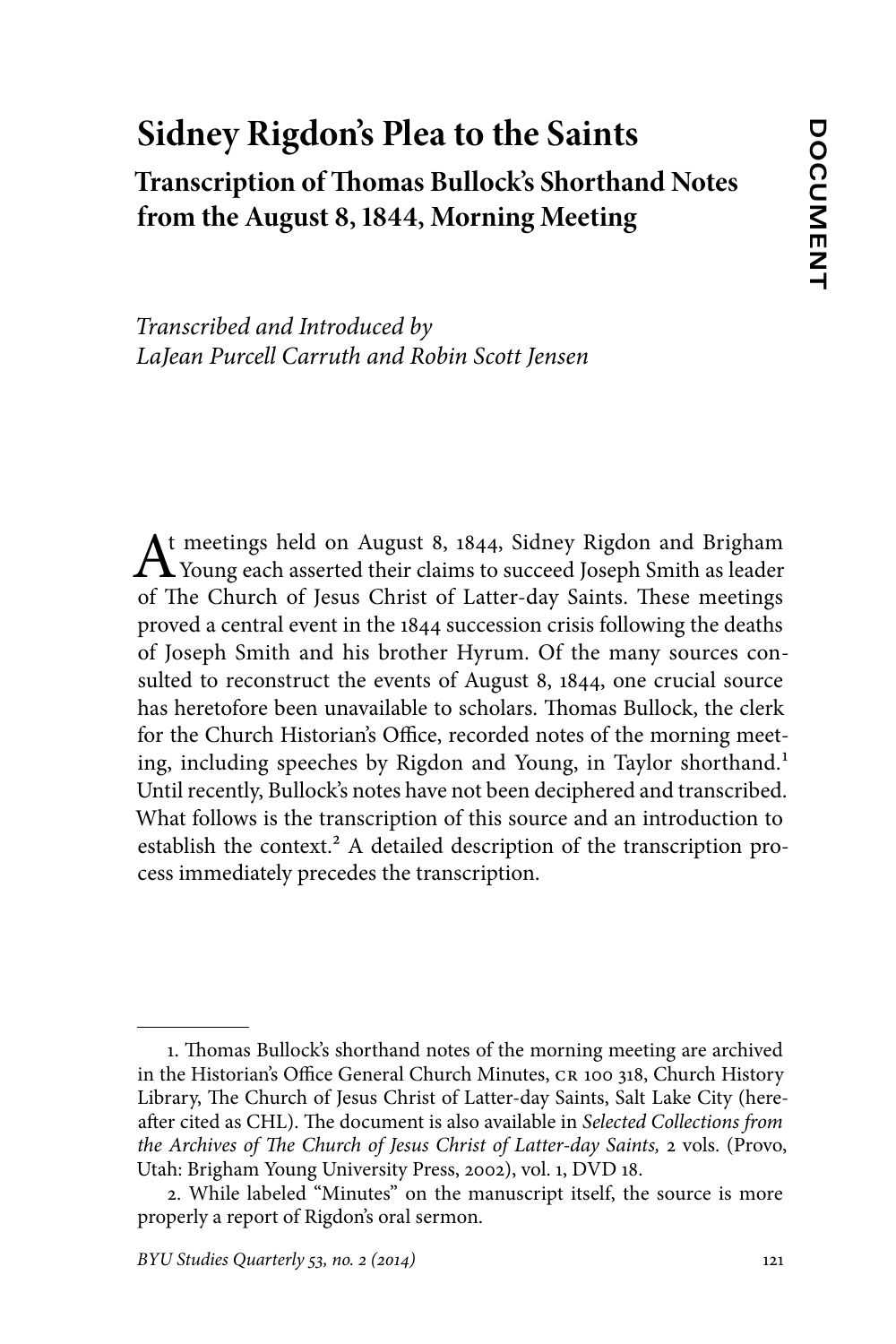#### **Events in Nauvoo after the Martyrdom**

Following the death of Joseph Smith and his brother Hyrum on June 27, 1844, word quickly spread through national and Church networks. Many missionaries sent throughout the United States to campaign for Joseph Smith's presidential bid learned of their leader's fate through the unsympathetic voice of newspapers. Most prominent among these missionaries were most members of the Quorum of the Twelve Apostles as well as the longest-standing member of the First Presidency, Sidney Rigdon. Only two of the members of the Twelve—Willard Richards and John Taylor—had remained in Nauvoo, and both were with the Smith brothers in Carthage Jail on that fateful day in June. About a month and a half before his death, Joseph Smith instructed Rigdon to move to Pennsylvania, in part to act as his running mate for the presidency. Upon hearing of his associate's death, Rigdon rushed back to Nauvoo, arriving on August 3, 1844, to comfort a bereaved people. Though Rigdon had been a trusted confidant and counselor to Smith for much of the Church's existence, the two had recently grown distant.<sup>3</sup> Conversely, the rocky relationship that had at times existed between Smith and the Quorum of the Twelve through much of the later part of the 1830s had smoothed over, and the quorum, with Brigham Young as its head, enjoyed a close association with Smith in the years before his death.<sup>4</sup>

<sup>3.</sup> Joseph Smith had called Sidney Rigdon's loyalty into question at an October 1843 conference. Smith expressed dissatisfaction with Rigdon's management of the post office, collusion with former First Presidency member and anti-Mormon John C. Bennett and several key Missourians, and "endeavoring to defraud the innocent." Smith also criticized Rigdon's role as counselor, "not having received any material benefit from his labors or counsels since their escape from Missouri" in 1839. Rigdon and others defended his character and offered evidence to his faithfulness, causing Smith to express an "entire willingness to have elder Sidney Rigdon retain his station, provided he would magnify his office, and walk and conduct himself in all honesty, righteousness, and integrity." "Minutes of a Special Conference," *Times and Seasons* 4 (September 15, 1843 [*sic*; actually published October 14, 1843]): 330.

<sup>4.</sup> The most detailed overview of this period and of Rigdon's involvement is Ronald W. Walker, "Six Days in August: Brigham Young and the Succession Crisis of 1844," in *A Firm Foundation: Church Organization and Administration,* ed. David J. Whittaker and Arnold K. Garr (Salt Lake City: Deseret Book; Provo, Utah: Religious Studies Center, 2011): 161–96. For a history of the relationship between Joseph Smith and the Quorum of the Twelve Apostles, see Ronald K. Esplin, "The Emergence of Brigham Young and the Twelve to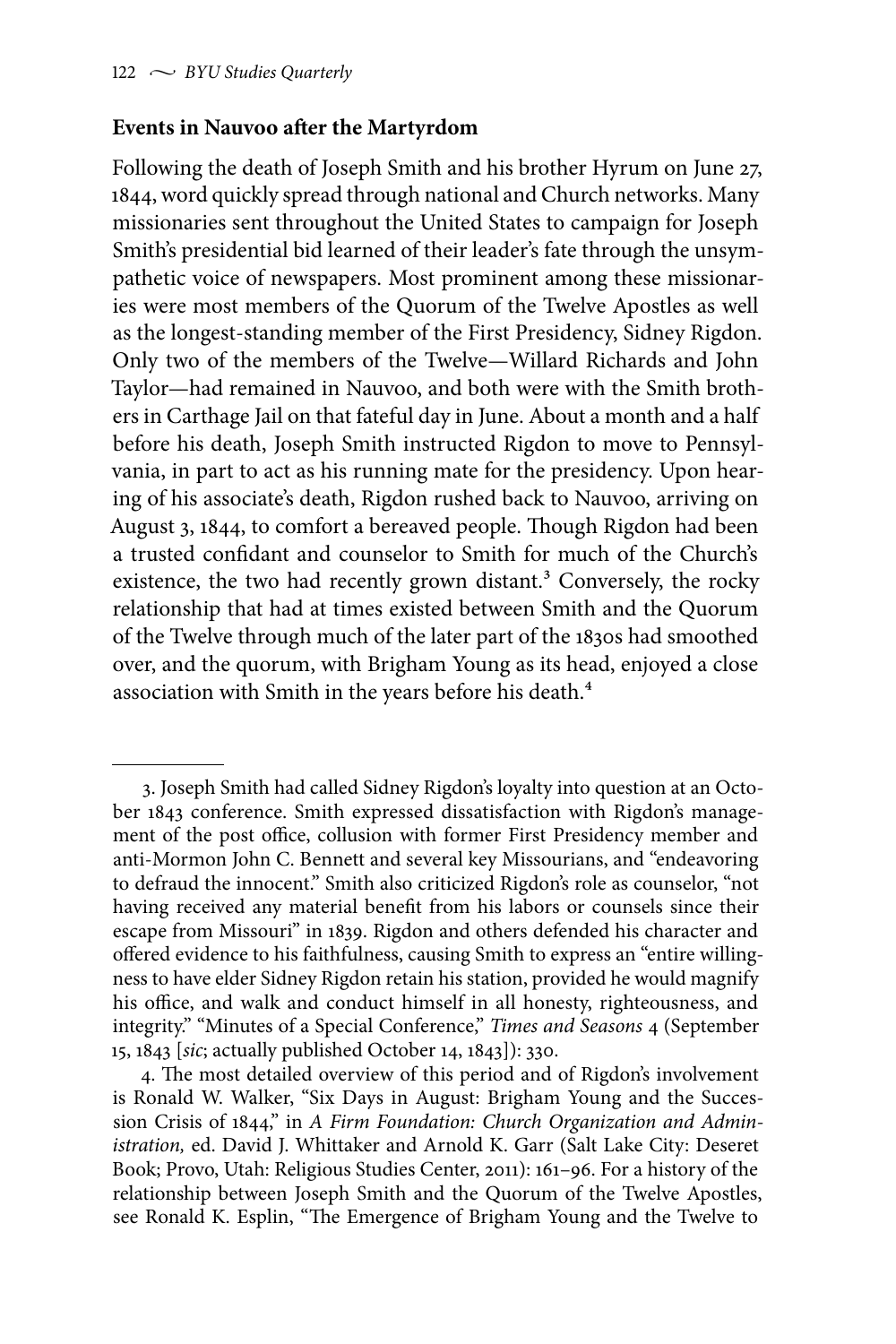Events immediately following Joseph Smith's death—often termed the succession crisis—are often simplified by historians who focus solely on the actions or motivations of the competitors who wished to fill Smith's role. The vacuum of leadership in the summer of 1844 created a complicated power setting in Nauvoo. For instance, Emma Smith, Joseph's widow, sought the help of William Clayton to manage outstanding financial considerations pressing upon Smith's personal finances. Clayton complained in his diary of the several individuals who attempted to place themselves as trustee-in-trust over the Church.<sup>5</sup> Some individuals looked to Samuel Smith, one of the two last surviving brothers of the Smith family, to step into some leadership function.<sup>6</sup> Samuel, however, died on July 30, 1844. William Marks, stake president of Nauvoo, also sought to understand what would become of the leadership structure of the Church and sympathized with Emma Smith and Rigdon.7

When Rigdon returned to Nauvoo on August 3, he found many looking to him for counsel, comfort, and direction. Rigdon's immediate actions in Nauvoo signaled his apparent desire to quickly fill the leadership void. His actions also spoke to the necessity of not alienating himself from influential individuals or groups, including the Quorum of the Twelve. The day after his arrival in Nauvoo, he preached a Sabbath sermon to the Saints, still mourning the loss of their fallen prophet and patriarch. Perhaps anticipating the Church's transition to new leadership, Rigdon preached his sermon using the scripture "my ways are not as your ways."8 He related to the Saints "a vision which the Lord had shown him concerning the situation of the Church and said there

Mormon Leadership, 1830–1841" (PhD diss., Brigham Young University, 1981; Provo, Utah: BYU Studies, 2006).

<sup>5.</sup> See the several journal entries from William Clayton, Journal, mid-July 1844, as published in George D. Smith, ed. *An Intimate Chronicle: The Journals of William Clayton* (Salt Lake City: Signature Books, 1995), 139. See also James B. Allen, *No Toil nor Labor Fear: The Story of William Clayton* (Provo, Utah: Brigham Young University Press, 2002), 157–59. For more on the financial concern of Emma, see Linda King Newell and Valeen Tippetts Avery, *Mormon Enigma: Emma Hale Smith, Prophet's Wife, "Elect Lady," Polygamy's Foe* (Garden City, N.Y.: Doubleday, 1984), 200–202.

<sup>6.</sup> Clayton, Journal, July 12, 1844, as quoted in Smith, *Intimate Chronicle,* 138.

<sup>7.</sup> See Glen M. Leonard, *Nauvoo: A Place of Peace, a People of Promise* (Salt Lake City: Deseret Book; Provo, Utah: BYU Press, 2002).

<sup>8.</sup> The text comes from Isaiah 55:8: "For my thoughts are not your thoughts, neither are your ways my ways, saith the Lord."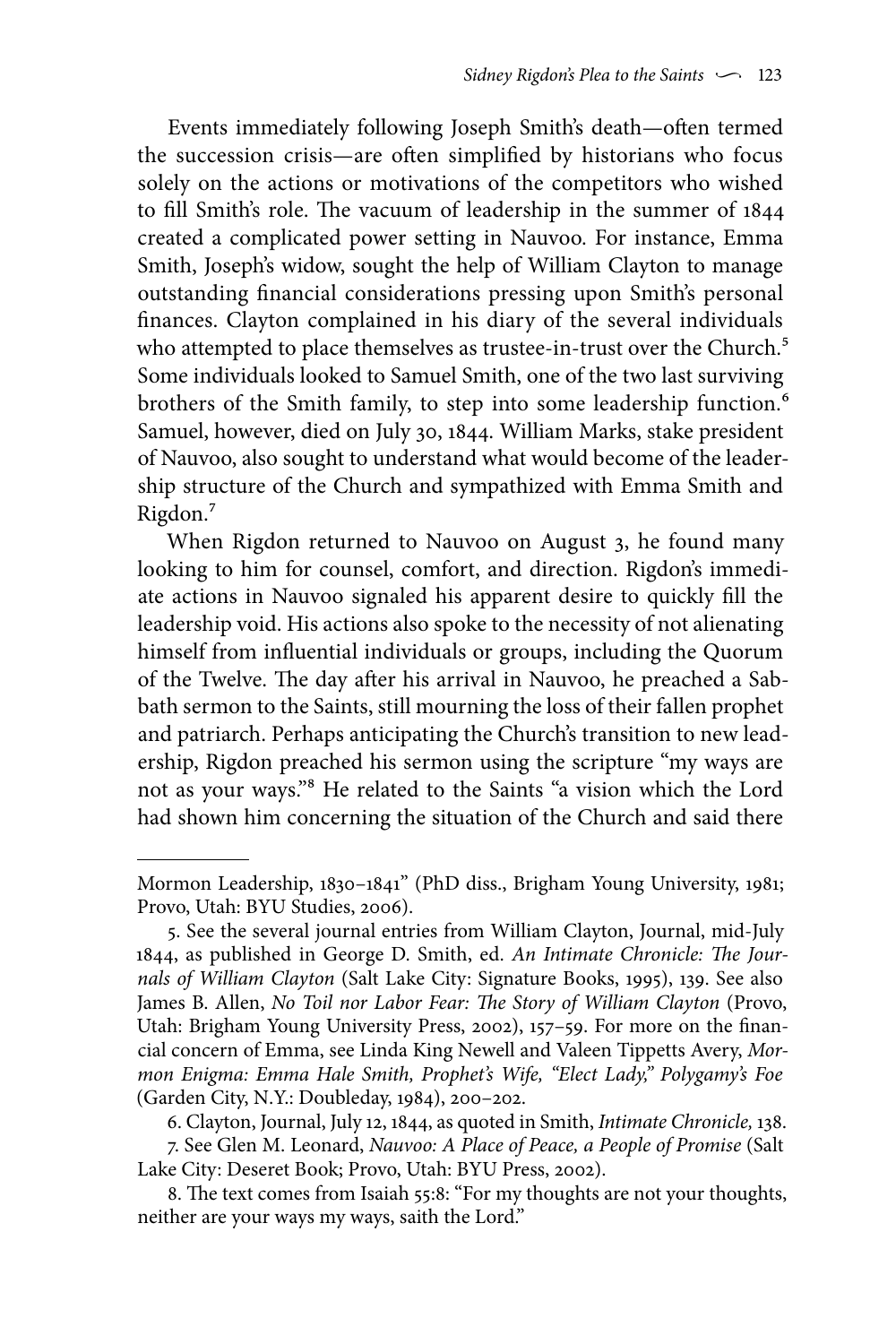must be a Guardian appointed to build the Church up to Joseph as he has begun it."<sup>9</sup> That evening, stake president William Marks appointed a meeting later that week where Rigdon would propose his concept of the future leadership of the Church, including a vote on Rigdon's guardianship proposal.<sup>10</sup> Some, including Willard Richards, one of the Apostles, wondered whether the meeting should not wait for "the Elders" to return, including Brigham Young and the Twelve, who were en route to Nauvoo.<sup>11</sup> Nevertheless, Rigdon, who "was some distance from his family & wanted to know if this people had any thing for him to do," acted quickly.<sup>12</sup> He originally wished the meeting to be scheduled for Tuesday, August 6, but even sympathetic Marks must have felt the haste unwarranted and postponed the meeting until Thursday, August 8.<sup>13</sup> William Phelps asked Rigdon "why he [Rigdon] was so much disposed to hurry matters."<sup>14</sup>

The following day, Monday, August 5, 1844, a council met at John Taylor's home. This Monday morning meeting provided the first chance for four members of the Quorum of the Twelve then in Nauvoo— Parley P. Pratt, who had arrived in Nauvoo on July 10; George A. Smith, who had arrived in the city on July 28; Willard Richards; and John Taylor—to discuss matters, including the Thursday meeting, with Rigdon.15 According to Richards, Rigdon softened his plans and "said he [Rigdon] did not expect the people to choose a guardian on Thursdaybut have a prayer meeting—but he wanted to se[e] the brethren have a season of prayer, & interchange of thought— & feeling &c.—and warm up Each others hearts."16 Whether Rigdon had truly backed away from his previously stated purpose for the meeting is unknown, but he recognized the need to approach the matter with the finesse necessary to maintain his position within the Church.

Those impatient for the remainder of the Twelve's arrival had to wait only a little longer. When news of the martyrdom reached members of the Quorum of the Twelve who had been preaching in the eastern

- 15. Richards, Diary, July 10, July 28, August 5, 1844.
- 16. Richards, Diary, August 5, 1844.

<sup>9.</sup> Clayton, Journal, August 4, 1844, as quoted in Smith, *Intimate Chronicle,* 140.

<sup>10.</sup> Clayton, Journal, August 4, 1844, as quoted in Smith, *Intimate Chronicle,* 140; Willard Richards, Diary, August 4, 1844, CHL.

<sup>11.</sup> Richards, Diary, August 4, 1844.

<sup>12.</sup> Richards, Diary, August 4, 1844.

<sup>13.</sup> Richards, Diary, August 4, 1844.

<sup>14.</sup> Clayton, Journal, August 6, 1844, as quoted in Smith, *Intimate Chronicle,* 140.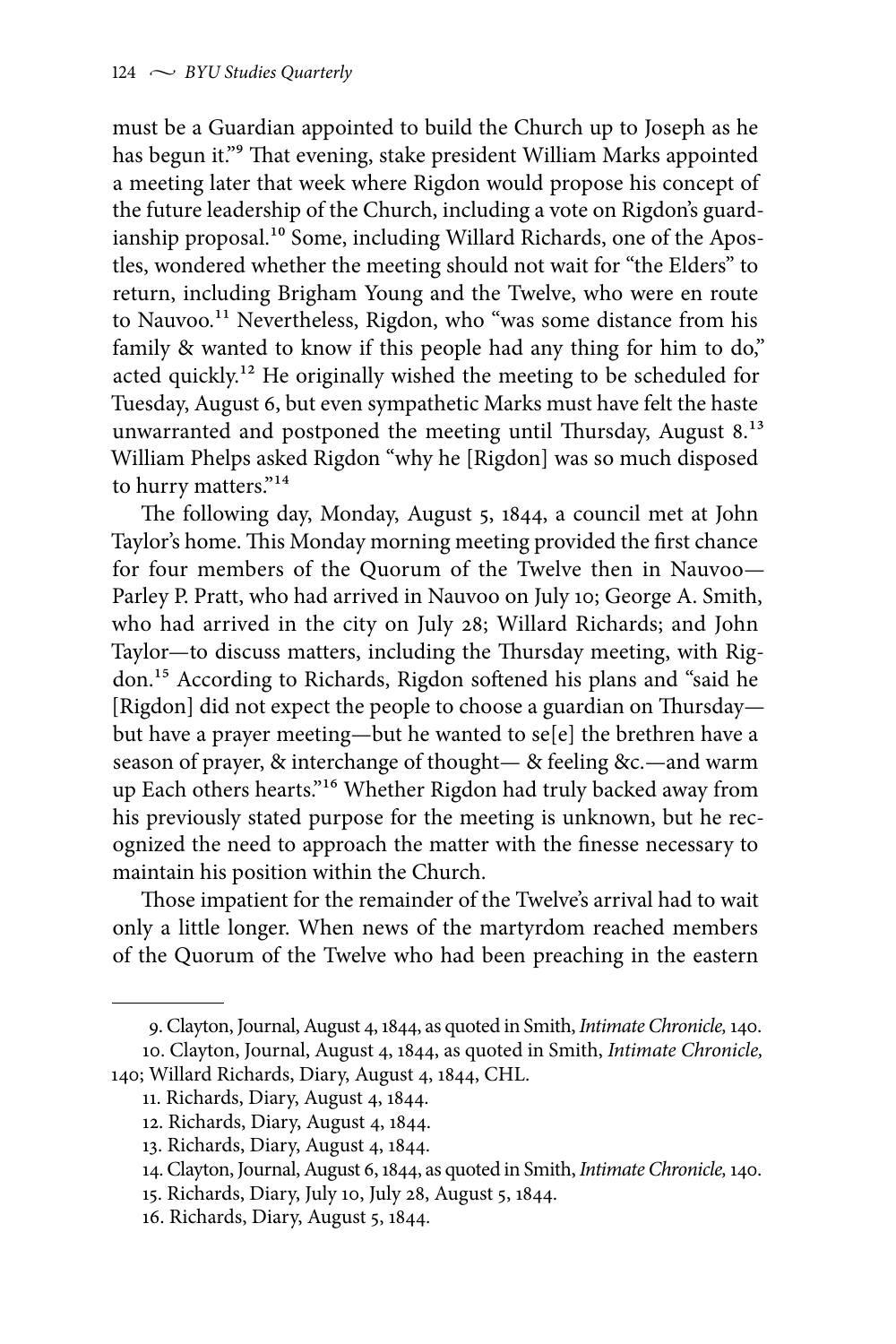cities of New England and New York, quorum president Brigham Young assembled quorum members who were in close proximity and left for Nauvoo. At 8 o'clock in the evening on Tuesday, August 6, Young, Heber C. Kimball, Orson Pratt, Lyman Wight, and Wilford Woodruff arrived in Nauvoo. Meetings the next day occupied much of the leaders' attention as Rigdon made his case to various Church leaders, including the Apostles, in Nauvoo the day before he preached his sermon. A council convened at the Seventies Hall at 4 o'clock in the afternoon of August 7, consisting of the Quorum of the Twelve, the Nauvoo high council, the Nauvoo stake president, and Rigdon. Rigdon spoke of a continuation of the vision he and Joseph Smith had received over a decade earlier.<sup>17</sup> The vision showed him that "this Church must be built up to Joseph and that all the blessings we receive must come through Joseph."18 Willard Richards reported Rigdon saying that "Joseph sustains the same relation to this kingdom as he had ever done.—no man could be the successor of Joseph. [The] Kingdom [is] to be built up to Jesus Christ through" Joseph.19 Rigdon felt that "every Quorum should stand as they had stood"20 and believed that "the people could please themselves whether they accepted him or not."<sup>21</sup> Young's rejoinder echoed that language. Young told the assembly that "he did not care who lead the Church if God said so . . . but he must know that God said so."<sup>22</sup> Young argued that they "must have the voice of the church in conference."<sup>23</sup> He called for such a conference on Tuesday the 13th, which allowed for enough time to notify some of the closer branches.

The following day, August 8, the Saints gathered in the Nauvoo grove at the appointed time for the prayer meeting. Whereas the discussion points of the previous day's meeting were well documented in several diaries, information about the morning meeting was not. For years, historians have looked to the sparse diary entries to reconstruct that

<sup>17. &</sup>quot;Not an open vision, but rather a continuation of the one mentioned in the Book of Covenants." Clayton, Journal, August 7, 1844, as quoted in Smith, *Intimate Chronicle,* 141. On February 16, 1832, Joseph Smith and Sidney Rigdon recorded a vision they jointly shared of the afterlife. This document was later canonized as section 76 of the Church's Doctrine and Covenants.

<sup>18.</sup> Clayton, Journal, August 7, 1844, as quoted in Smith, *Intimate Chronicle,* 141.

<sup>19.</sup> Richards, Diary, August 7, 1844.

<sup>20.</sup> Richards, Diary, August 7, 1844.

<sup>21.</sup> Clayton, Journal, August 7, 1844, as quoted in Smith, *Intimate Chronicle,* 141.

<sup>22.</sup> Clayton, Journal, August 7, 1844, as quoted in Smith, *Intimate Chronicle,* 141.

<sup>23.</sup> Richards, Diary, August 7, 1844.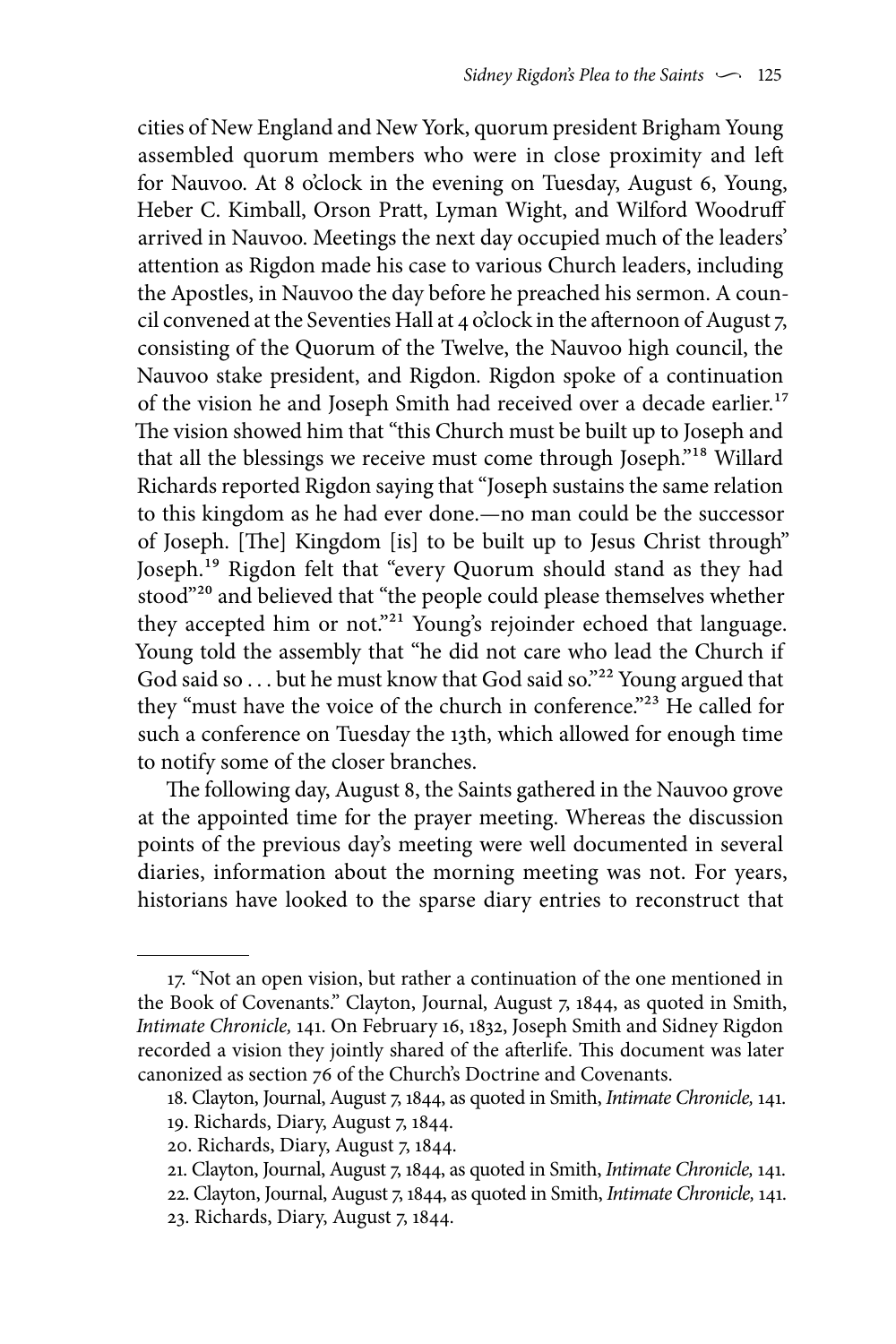morning's meeting, along with reminiscences of Church members who later supported the Twelve. Due to the dearth of records, some laterreconstructed accounts confused the number of meetings and when they were held. Willard Richards, one of the Apostles, recorded a short entry for the morning of August 8, 1844: "Sidney Rigdon Preached in the A.M." Fellow quorum member Wilford Woodruff recorded that day that "their [*sic*] was a meeting appointed at the grove for the Church to come together for prayer But in consequence of some excitement among the People and a dispositions by some spirits to try to divide the Church, it was thought best to attend to the business of the Church in the afternoon that was to be attended to on Tuesday."<sup>24</sup> Clayton's normally detailed journal failed to even mention the morning sermon by Rigdon. As early as a year later, the morning meeting and the afternoon meeting became conflated in accounts of the day's events.<sup>25</sup>

Rigdon's actions that day, however, as well as his later actions, influenced the way participants remembered the events. The morning meeting set up the more famous afternoon meeting where Young and other members of the Twelve presented their own view of future leadership within the Church. The vast majority of the Church members in attendance voted to accept the Quorum of the Twelve as leaders of the Church. Rigdon did not ask that his name be submitted for vote and committed himself to fully support the decision of the Church by following the Twelve.<sup>26</sup> The Church meeting voted to support Rigdon as counselor to the Twelve. Less than a month later, however, Rigdon was disfellowshipped from the Church by the Twelve for actions they considered rebellious and disharmonious to the order of the Church.<sup>27</sup> Due in part

<sup>24.</sup> Wilford Woodruff, Journal, August 8, 1844, CHL.

<sup>25.</sup> Orson Hyde, for instance, conflated Rigdon's effort to win over the Saints (in the morning) with Brigham Young's "laying open the true principles on which the church was to act" and the vote of support for the Twelve by the Church (in the afternoon). See Orson Hyde, *Speech of Elder Orson Hyde, Delivered before the High Priest's Quorum, in Nauvoo* (Liverpool, 1845), 13–14.

<sup>26.</sup> See notes of the afternoon speeches by Brigham Young, Amasa Lyman, W. W. Phelps, and Parley P. Pratt in "Special Meeting," *Times and Seasons* 5 (September 2, 1844): 637–38.

<sup>27.</sup> The Twelve disfellowshipped Rigdon on September 1, 1844, and cut him off from the Church on September 8. See "Notice," *Times and Seasons* 5 (September 2, 1844): 639; "Trial of Elder Rigdon," *Times and Seasons* 5 (September 15, 1844), 647–55; and "Continuation of Elder Rigdon's Trial," *Times and Seasons* 5 (October 1, 1844), 660–67.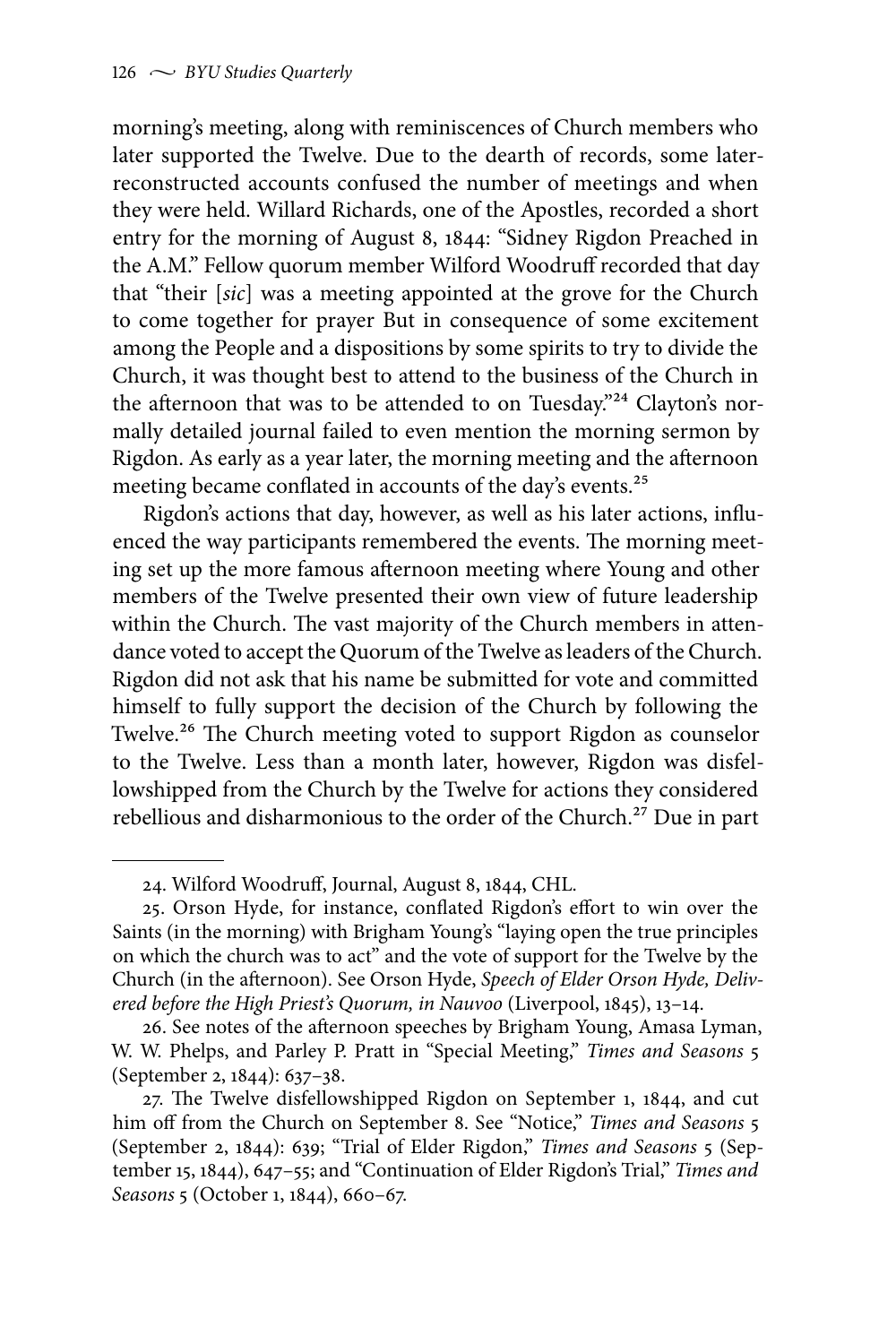to these later activities, Rigdon became increasingly marginalized and vilified in the narrative surrounding the death of Smith and the Twelve's assumption of authority over the Church. For instance, Orson Hyde observed to a gathering of high priests in Nauvoo that "Mr. Rigdon professes to be the true shepherd, and the Twelve Apostles are regarded by him as wolves. . . . The wolf will run away when he hears the shepherd's voice, just as Mr. Rigdon ran away to Pittsburgh when the voice of the Twelve proclaimed his true character."<sup>28</sup> A late-nineteenth-century published biography of Jacob Hamblin recounting the August 8 meeting stated that Brigham Young entered the meeting and took control, telling the Church, "'I will manage this voting for Elder Rigdon. He does not preside here. This child' (meaning himself) 'will manage this flock for a season<sup>'"29</sup>

Brigham Young's own memories of the morning sermon indicate that he was actually not present at the beginning of the meeting. Reminiscing in 1865, Young made the point that he was "a good hand to keep dogs out of the flock." He continued by recalling his thought when he saw Rigdon on the wagon: "My good fellow if I don't hunt you until you are out of this flock of sheep I am mistaken."30 Young's antagonism to Rigdon in his memory likely reflects the difficulty the Twelve had with Rigdon as well as Young's understanding of the resulting events. In a council meeting of the Quorum of the Twelve a little over three years after the event, Young recalled that following the death of Joseph, the Twelve were duty-bound to do what they did: "The 12 had to step forward to lead the church & I felt then as now . . . when duty prompts me I mean to do it let consequences be what they may."31 On another occasion, Young, reminiscing with members of the Quorum of the Twelve in 1860, spoke of his purpose and drive at the meeting: "When I preached on the stand there [with] Sidney before me I knew [then]

<sup>28.</sup> Hyde, *Speech of Elder Orson Hyde,* 14.

<sup>29.</sup> James A. Little, *Jacob Hamblin: A Narrative of His Personal Experience, as a Frontiersman, Missionary to the Indians and Explorer* (Salt Lake City: Juvenile Instructor Office, 1881), 20.

<sup>30.</sup> Brigham Young, Sermon, September 23, 1865, at Beaver, Utah, in Papers of George D. Watt, CHL, transcribed from George D. Watt's Pitman shorthand notes by LaJean Purcell Carruth.

<sup>31.</sup> Thomas Bullock, Minutes of meeting, December 5, 1847, CHL; abbreviated words expanded in this quote.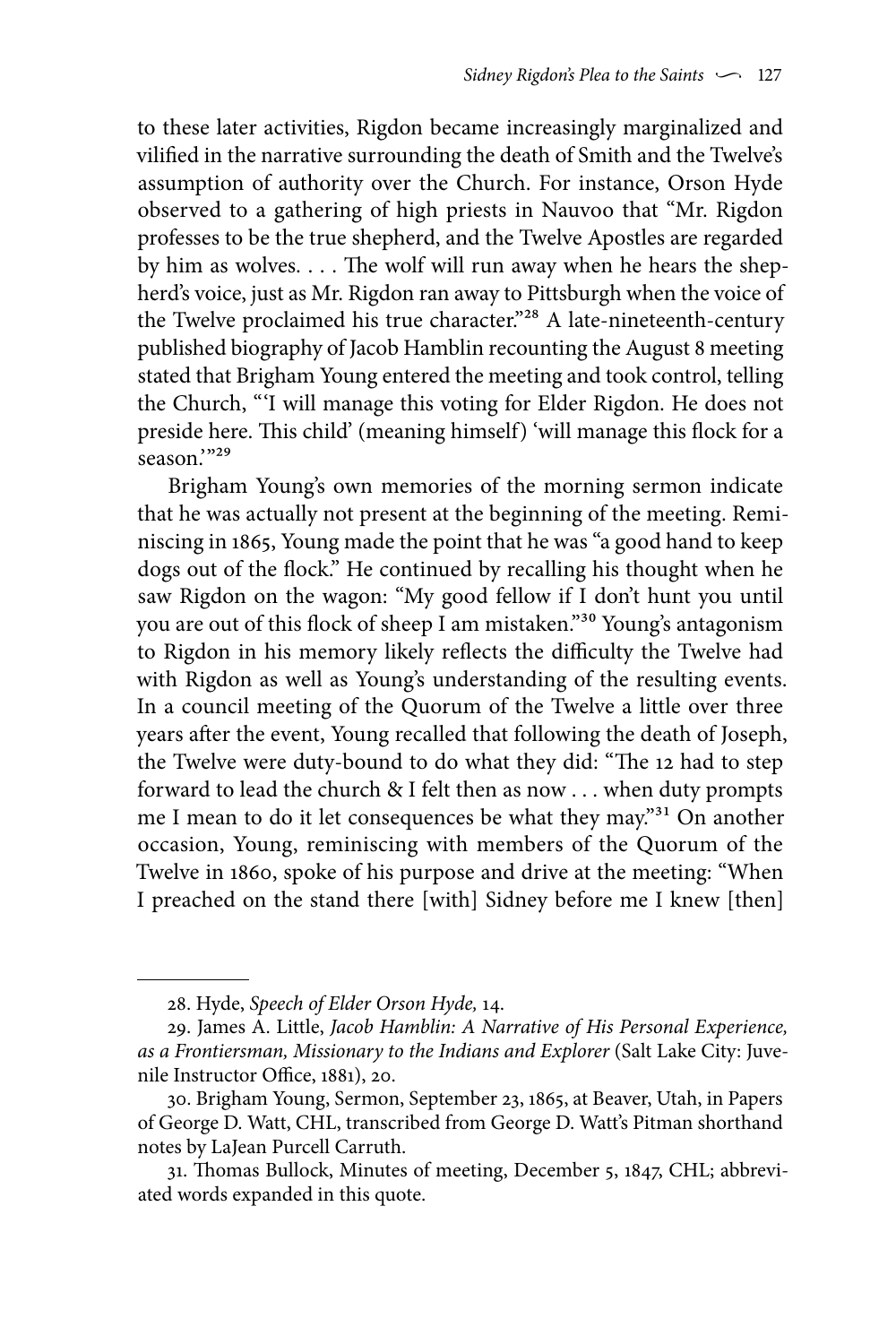there [must] be a First Presidency as well as now," meaning he knew that the First Presidency needed to be reconstituted.<sup>32</sup>

### **Value and Limitations of the Document**

As a result of the later vilification and marginalization, firsthand reports of Rigdon's activities, thoughts, and private and public proclamations are paramount in understanding Rigdon's actions in August 1844. The shorthand sermon featured below provides the critical primary source of Rigdon's effort to assume leadership and the authority under which he acted. The report also shows the way he presented himself to the Church, sharing the important and eventful fourteen-year history he had with the Church. Documents such as this provide the snapshot needed to capture events at times confused by later (mis)interpretation. But the sermon below should not be seen as a straightforward or uncomplicated source. For unknown reasons (perhaps due to the weather?), Bullock had difficulty in capturing this sermon.<sup>33</sup> Deciphering this shorthand proved more problematic than his other sermon notes from July through August 1844. While all sermons in Taylor shorthand reported by Bullock are difficult to read, his notes for Rigdon's morning sermon present a significant challenge. Due to the fragmentary nature of Bullock's shorthand notes and the difficulty in transcribing what he did record, the transcript contains only part of what happened that morning. Still, they are the only known notes to have been taken during the meeting itself, and the best extant record of what actually occurred there.

## **Overview of the Document**

Rigdon's sermon illustrates an attempt to balance support of the Quorum of the Twelve Apostles and place himself as one to hold influence over the Church. He was careful to argue that Joseph established the Church and its structure and that although their prophet was dead, the Church still had the authority the Lord bestowed upon the Church through Smith.

<sup>32.</sup> Minutes, April 4, 1860, Papers of George D. Watt, CHL, transcribed from George D. Watt's Pitman shorthand notes by LaJean Purcell Carruth.

<sup>33.</sup> Those of the Church in attendance at the prayer meeting were met with inclement weather—particularly windy conditions.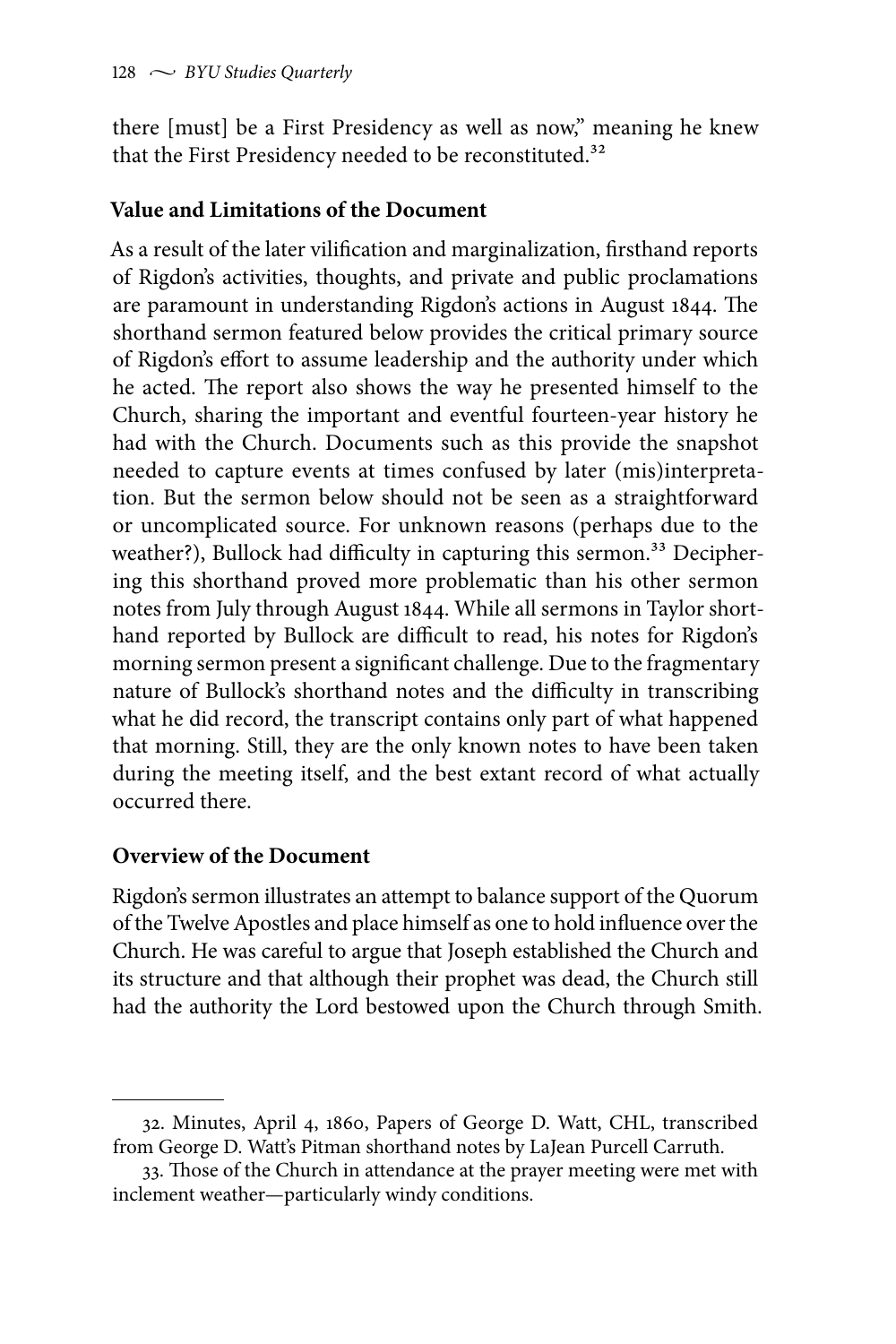The mob who killed Joseph had "no power to take away the authority."<sup>34</sup> In fact, according to Rigdon, the Smiths maintained a semblance of their authority, since they "ever on have their priesthood and will hold it to all eternity." Rigdon spoke of the potential of the Church, being "one grand kingdom. . . . To put an end to strifes and bloodshed and war." Though robbed of their leader, "he conferred every power that was necessary to carry [the kingdom] on and place it precisely on the tenets that Jehovah had given him."

Rigdon expected Joseph's influence from beyond the grave. "I view [Joseph] as sitting in heaven with . . . power to make himself known to any one." The work Joseph undertook was incomplete, waiting for the Saints to finish the work. And the authority to do so, according to Rigdon, "is in the church." Rigdon fully supported these authorities as they existed before Joseph's death. "I have the fullest belief . . . that every man will stand in his own place and stand in his own calling." Speaking of the tension with non-Mormon neighbors in Hancock County, Illinois, Rigdon offered a promise that the mobs "have not the power nor the means to" destroy Nauvoo. Rigdon's promise of peace "for a season" came with his final summary of his position: "I should be a spokesman for our prophet who has been taken from us." What is known is that Young accelerated the decision. Young instructed the gathered Saints to decide that afternoon. He did not urge them to choose who would take Joseph's place, for "he keeps it himself." Young wished to curtail the "spirit [of] who shall be greatest in our midst." But Young continued the unifying language preached by Rigdon: he wished "Brother Rigdon [to] come and take his seat at our right hand . . . and we can do the business in 5 minutes."

#### **The Shorthand**

Thomas Bullock captured Rigdon's sermon in a shorthand system published by Samuel Taylor in his 1786 book *A Universal System of Stenography, or Short-Hand Writing.*35 Taylor shorthand is a phonetic shorthand: words are written according to their sounds, not according to conventional orthography. A shorthand symbol represents one or possibly two

<sup>34.</sup> All quotes come from the sermon below, with some of the unclear wording simplified.

<sup>35.</sup> Samuel Taylor, *An Essay Intended to Establish a Standard for an Universal System of Stenography* (London: n.p., 1786). This book has been scanned by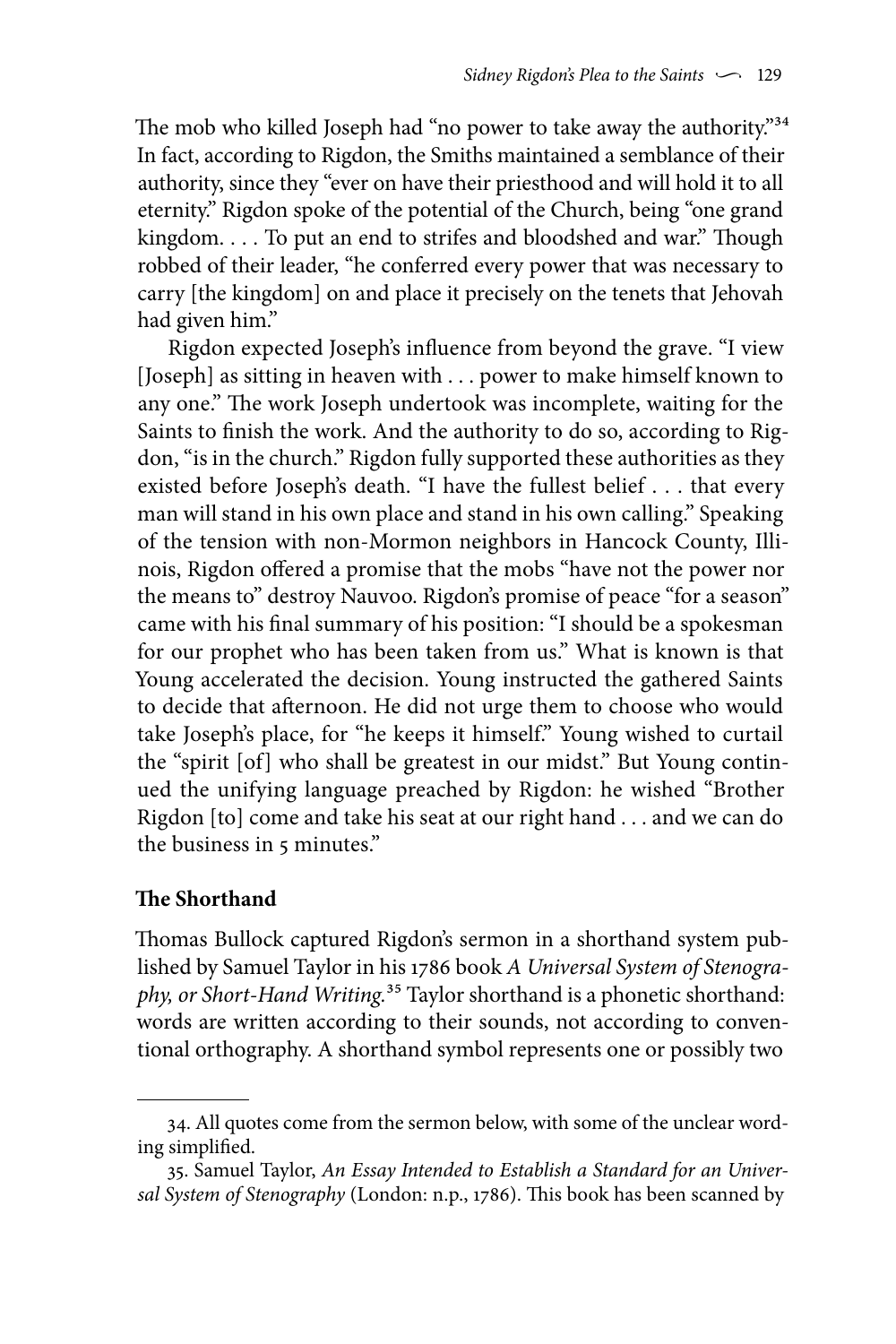related consonant sounds (f and v, g and j, k and q); some sounds written by two letters in conventional English orthography have a distinct symbol (ch, sh, th, ious). Single letters are also used to represent words, prefixes, and suffixes.

In Taylor shorthand, a writer may use a dot in order to indicate the presence of a vowel, but this is optional. There is no means for identifying vowels: the dot only indicates the presence of a vowel, which at times includes *w* and *y.* This lack of vowels makes it virtually impossible at times to differentiate between two or more possible words. For example, the symbol *fr* or *vr* could represent *fear, for, every, fire, very, ever, over, fir, fur, fore, far, fairy, vary, ferry, fiery, furry, fair, four, fare, free, fry, fray, veer, afar, affair, afore,* or *offer.* The symbol *n* could represent *no, any*, *in, on, know, nigh, an,* or *new.* In some cases context offers significant clues, but often it does not, and sometimes several words are equally possible. Punctuation is implied by spaces between characters; these spaces are preserved here.

Several early Latter-day Saints, including Wilford Woodruff, Willard Richards, William Clayton, and Thomas Bullock, wrote in Taylor shorthand, though their use of it appears to have been limited largely to occasional words or phrases. The earliest Mormon sermons recorded in Taylor shorthand—or any shorthand system—are those given in Nauvoo shortly after Joseph Smith's death. The afternoon meeting of August 8 was also recorded by Bullock—in longhand rather than shorthand.<sup>36</sup>

As Taylor shorthand captured only the consonants, the editors have supplied the vowels to the transcription below. When the reading is unclear, a presumed word is in brackets with a question mark; when no word can be properly surmised, the actual shorthand sounds have been provided in brackets. The rare instance Bullock used longhand is transcribed in bold typeface. Bullock used lengthy spaces to indicate ends of

and is available at Google books, [http://books.google.com/books?id=7hEIAA](http://books.google.com/books?id=7hEIAAAAQAAJ&printsec=frontcover&source=gbs_ge_summary_r&cad=0#v=onepage&q&f=false) [AAQAAJ&printsec=frontcover&source=gbs\\_ge\\_summary\\_r&cad=0#v=one](http://books.google.com/books?id=7hEIAAAAQAAJ&printsec=frontcover&source=gbs_ge_summary_r&cad=0#v=onepage&q&f=false) [page&q&f=false.](http://books.google.com/books?id=7hEIAAAAQAAJ&printsec=frontcover&source=gbs_ge_summary_r&cad=0#v=onepage&q&f=false)

<sup>36.</sup> Thomas Bullock's notes of the afternoon meeting are archived in the Historian's Office General Church Minutes, CR 100 318, CHL; also available in *Selected Collections from the Archives of The Church of Jesus Christ of Latter-day Saints,* vol. 1, DVD 18, and at [https://dcms.lds.org/delivery/DeliveryManager](https://dcms.lds.org/delivery/DeliveryManagerServlet?dps_pid=IE534383&pds_handle=205201411173212755486036785659128) [Servlet?dps\\_pid=IE534383&pds\\_handle=205201411173212755486036785659128](https://dcms.lds.org/delivery/DeliveryManagerServlet?dps_pid=IE534383&pds_handle=205201411173212755486036785659128). His revised version is at [https://dcms.lds.org/delivery/DeliveryManagerServlet](https://dcms.lds.org/delivery/DeliveryManagerServlet?dps_pid=IE532802&pds_handle=205201411173212755486036785659128) [?dps\\_pid=IE532802&pds\\_handle=205201411173212755486036785659128](https://dcms.lds.org/delivery/DeliveryManagerServlet?dps_pid=IE532802&pds_handle=205201411173212755486036785659128).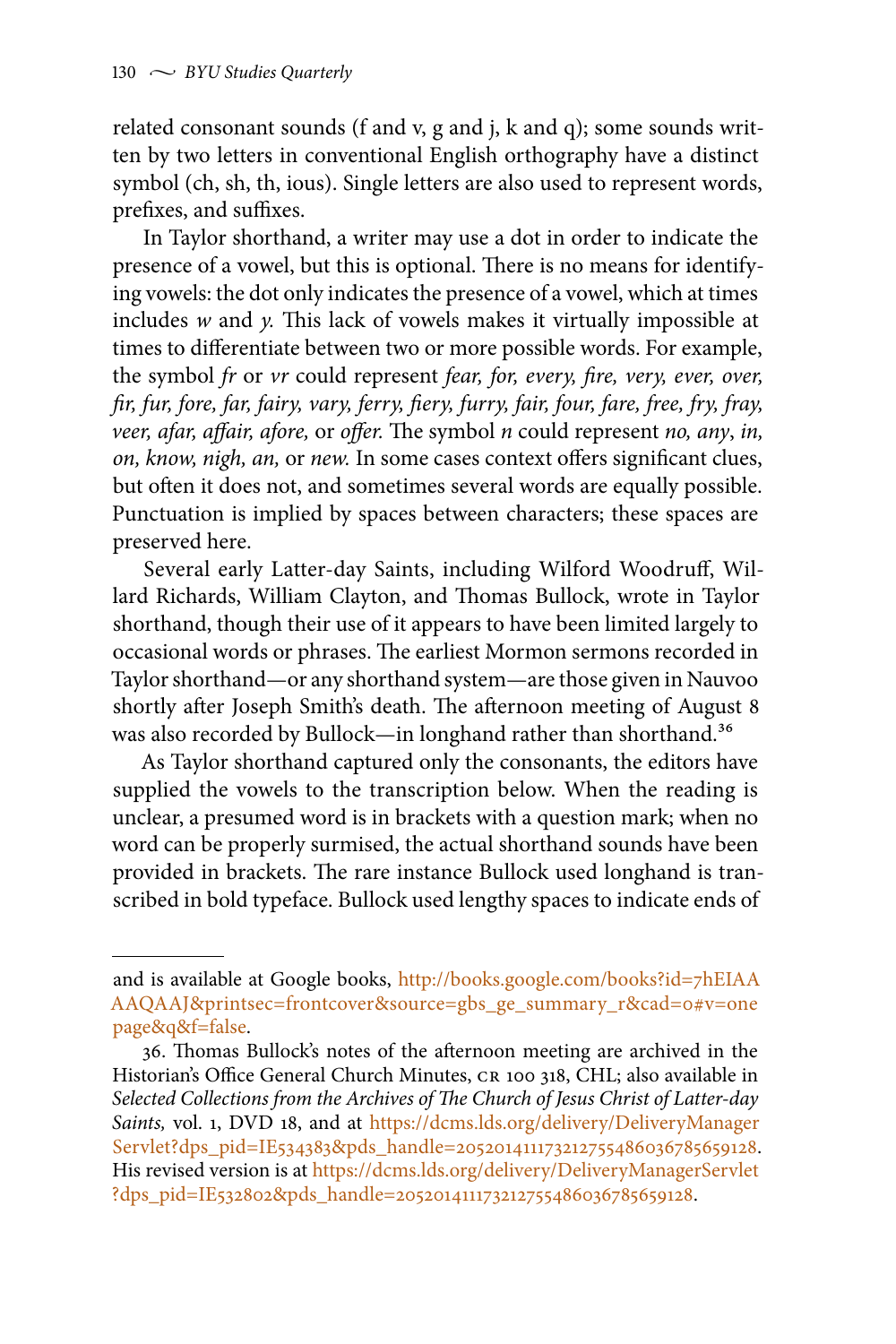thoughts, and this transcription has preserved these spaces. Line breaks, which may have indicated ends of thoughts, are also preserved with a "|".

Robin Scott Jensen is the associate managing historian and project archivist for the Joseph Smith Papers Project and coedited the first two volumes in the Revelations and Translations series (published 2009 and 2011). He specializes in document and transcription analysis. In 2005, he earned an MA degree in American history from Brigham Young University, and in 2009 he earned a second MA in library and information science with an archival concentration from the University of Wisconsin–Milwaukee. He is now pursuing a PhD in history at the University of Utah. He completed training at the Institute for the Editing of Historical Documents in 2007. He has published several articles and edited documents, including "A Witness in England: Martin Harris and the Strangite Mission," *BYU Studies* 44, no. 3 (2005): 78–98.

LaJean Purcell Carruth, PhD, is a Church History Specialist at the LDS Church History Department with over forty years' experience transcribing Pitman shorthand, Taylor shorthand, and Deseret Alphabet documents. She published a transcript of George D. Watt's notes of an important speech, introduced by Mark Lyman Staker, "John Taylor's June 27, 1854, Account of the Martyrdom," *BYU Studies* 50, no. 3 (2011): 25–62. Her work was featured in Matthew S. McBride, "Lost Sermons," *Ensign* 43 (December 2013): 54–57.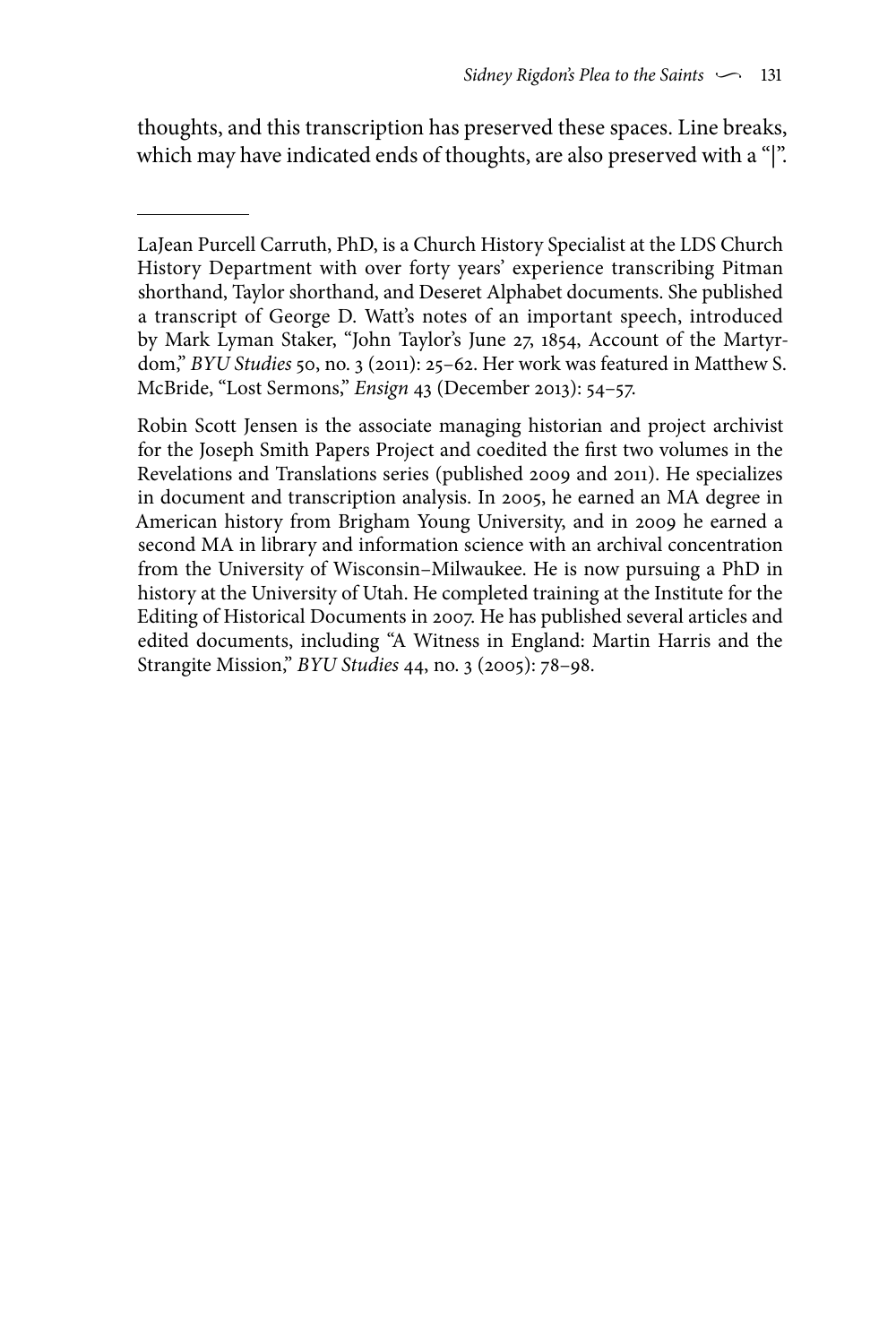a BEOS 3 & SE SJULIM NOP2 RSTWOLOXY3 K ch An and same

Hurraday august 8 1844 10 o clock agen Nos un DES = US Sam! James  $v_0 - v_0$  $\mu_2$   $\mu_3$   $\alpha$   $\nu_1$   $\beta_2$   $\alpha$   $\nu_2$   $\beta_3$   $\alpha$   $\nu_4$   $\alpha$   $\nu_5$   $\alpha$   $\alpha$   $\nu_6$   $\alpha$   $\nu_7$   $\alpha$   $\nu_8$   $\alpha$   $\nu_1$   $\alpha$   $\nu_2$   $\alpha$   $\nu_3$   $\nu_4$   $\nu_5$   $\nu_6$   $\nu_7$   $\nu_8$   $\nu_9$   $\nu_1$   $\nu_2$   $\nu_3$   $\nu_5$ 

 $1 - 5 - 8$  16  $9 - 52$  0  $72$   $74$  $99 - 996189697 - 8$ or L grim  $1614116010260001$  $0.9810999 - 008$ < ( 2 1 5 9 8 27 1 PF  $~\nu~m$  $18.014039881616801418611490660$  $\frac{1}{2}$ 46171-818 av 11 11 12 12 19 17 17 17 17 I C at I way c p at e o 1 P of f & line  $C - 2724$ VITYCOCTVVCV. UMILE m = 27 2 = 108861-0-517 acaleg v - a zoreg 4 Fel 7 c 15 - 7 1 The 8hy c a c 62  $e$  /  $m$  v. of  $n'$  1 1 |  $n'$   $e$   $4$ ringer with the rie of L-cheNIGEMENT y for - men a . or V L la they  $144 - 24$  $V - L V T_2 C$  $1.6 - 1.6$  ,  $1.6$  ,  $1.64 - 0.6$  ,  $1.64 - 1.6$  ,  $1.64 - 1.6$  ,  $1.64 - 1.6$ 

 $74716264122148146122797...81$  $L \mid d \mid c$ .  $55 - 521163 - 44243241666 - 141466$  $0.7201110 - 1010 - 21099 - 201920$  $veA1789$  $4.7C$  $19 - 42$  $\frac{1}{2}$  $2 - 70 - 6$  $T f V c$ TO I or got a  $f$  or · 17 - - Er . 14 c 6  $2 - 81 - 9 - 8$  $\epsilon$  $x8 - 16411112 = -16681181811024 - 1644$  $-34$  $S \epsilon V C G + 1$  $-29 - 99 - 97$  $1444444444444$  $LL LEL1V1.7$  $\epsilon$  $\mathcal{D} = \int \omega \rho \int d\mathbf{r} \, d\mathbf{r} \, d\mathbf{r} \, d\mathbf{r} \, d\mathbf{r} \, d\mathbf{r} \, d\mathbf{r} \, d\mathbf{r} \, d\mathbf{r}$  $-0016$  for 0  $1 - n \times 2 \times 2 \times 1 - 0 \times 2 \times 1 \times 1 \times 1 \times 1$ - li - l - l - v - l l - 1 off  $00 < 6$  $\sigma$  $\int$  or  $1 \times 1$ 1 1 2 0 1 7 00 8 1 4 1 0 1 0 8  $\cdot$   $\cdot$  $c = 681c$  $11028$  $160$ 1 P ? IV V & V P ON V P ON & DE I V 1-V  $8 \frac{1}{2} \frac{1}{\sqrt{2}} \int_{0}^{\pi} \frac{1}{\sqrt{2}} \int_{0}^{\pi} \frac{1}{\sqrt{2}} \int_{0}^{\pi} \frac{1}{\sqrt{2}} \int_{0}^{\pi} \frac{1}{\sqrt{2}} \int_{0}^{\pi} \frac{1}{\sqrt{2}} \int_{0}^{\pi} \frac{1}{\sqrt{2}} \int_{0}^{\pi} \frac{1}{\sqrt{2}} \int_{0}^{\pi} \frac{1}{\sqrt{2}} \int_{0}^{\pi} \frac{1}{\sqrt{2}} \int_{0}^{\pi} \frac{1}{\sqrt{2}} \int_{0}^{\pi} \frac{1$  $22$  $6624024$  $V_1$  or  $-4714$  $\cdot \ - \ 1 \, \lvert\ l \ l \ l \ \lvert\ \ell \ \ \lvert\ \ell \ \ \lvert\ \ell \ \ l \ \ \lvert\ \lvert\ \lvert\ \lvert\ \lvert\ \ell \rvert \ \ell \rvert \ \ell \rvert \ \ell \rvert \ \ell \rvert \ \ell \rvert \ \ell \rvert \ \ell \rvert \ \ell \rvert \ \ell \rvert \ \ell \rvert \ \ell \rvert \ \ell \rvert \ \ell \rvert \ \ell \rvert \ \ell \rvert \ \ell \rvert \ \ell \rvert \ \ell \rvert \ \ell \rvert \ \ell \rvert \ \ell \rvert \ \ell \rvert \ \ell \rvert \ \ell \rvert \ \ell \r$  $. 07470$   $0 - 7100$ 289287  $1.1 \text{V}$  e  $81351$  $\beta$  a  $\beta$  or  $\alpha$  or  $\beta$  or  $\alpha$  $2 - 4 - 9 1 1 9 - 2$  $.96120$ eftom by regal p- milhercl be or open  $G \subset \left\{ \begin{array}{ll} 0 & \text{if} & \text{if} & \text{if} & \text{if} & \text{if} & \text{if} & \text{if} & \text{if} & \text{if} & \text{if} & \text{if} & \text{if} & \text{if} & \text{if} & \text{if} & \text{if} & \text{if} & \text{if} & \text{if} & \text{if} & \text{if} & \text{if} & \text{if} & \text{if} & \text{if} & \text{if} & \text{if} & \text{if} & \text{if} & \text{if} & \text{if} & \text{if} & \text{if} & \text{if}$ 

Thomas Bullock's shorthand notes of the morning meeting on August 8, 1844, page 1 of 2. Courtesy Church History Library. © Intellectual Reserve, Inc.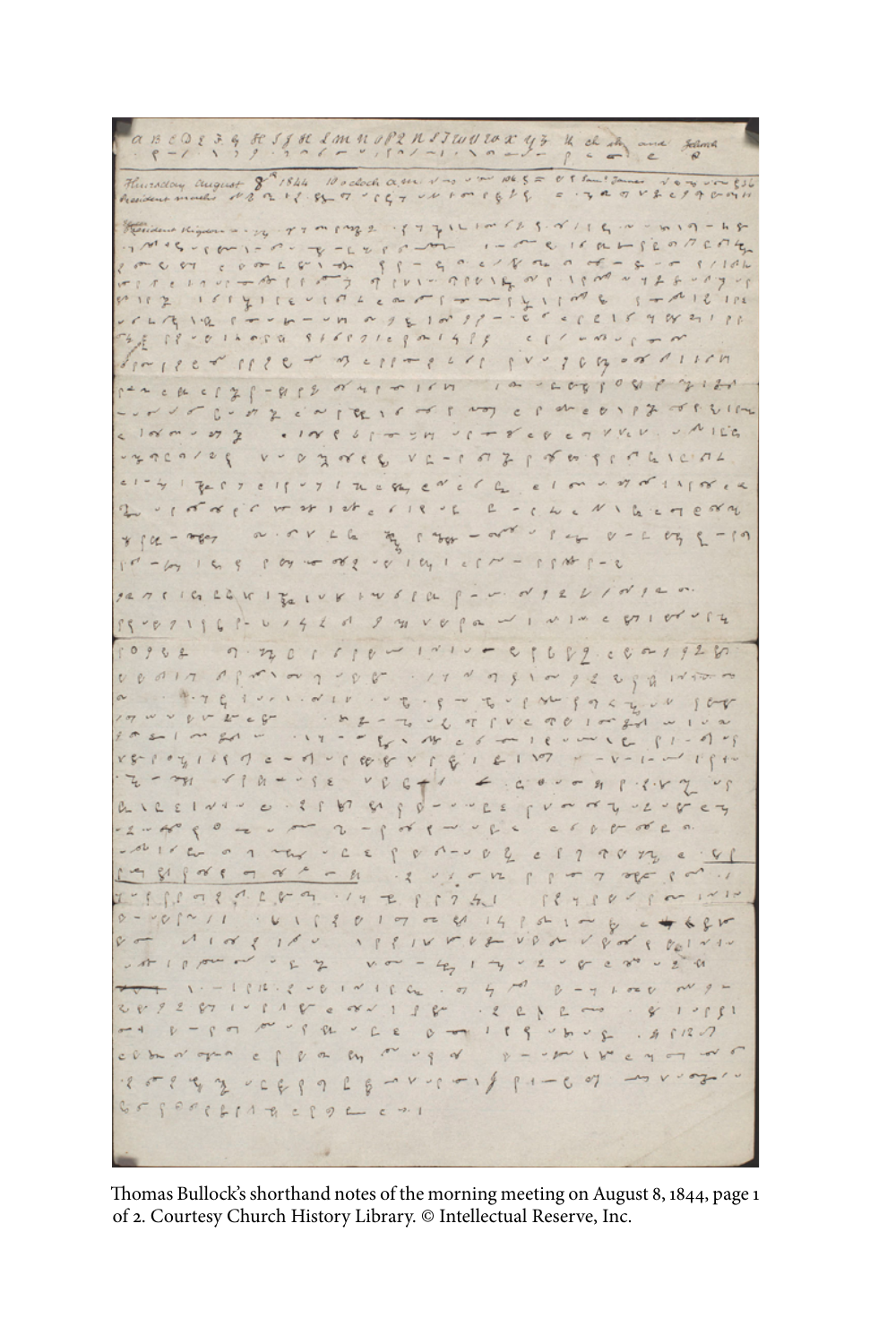**Thursday August 8th 1844 10 oclock A.M.** choir sang an hymn 106 page<sup>37</sup> = prayer by  $Sam^1$  James<sup>38</sup> choir again sang an hymn page 3639 | **President [William] Marks** Elder Rigdon wants to have a platform made on the opposite side in order to make the people hear better  $=$  a stand was made for him and<sup>40</sup> he would  $p =$  a stand was made for him and<sup>40</sup> he would [thrs?] wind  $[-?]^{41}$  |

[blank line]

 $\leq$ **Elder** $>$ <sup>42</sup> President Rigdon = I understand I would<sup>43</sup> not make the congregation hear I have not strength of voice to make all hear but I will do the best I can in view of what has took place | I [can] not recollect of being in the presence of so large an assembly as this under the late circumstance it has always been at all previous times that those who raised this last dispensation | have always been present through whom this plan of salvation but they is passed away and [in] our earthly meetings we shall see them no more they are at late taken | from the earth and to act in the same relation that they always stood without the fear of any with the power of position where they of the world can not harm them any late engaged in the | building of the kingdom to lay the foundation of the church in the last days and was always the same since the foundation of the world began the same relation to heaven to the church | in all its respect

42. Word is above line; it appears to have been wiped out.

<sup>37.</sup> The hymn on page 106 of the 1841 LDS hymnbook is "The Lord my pasture shall prepare." Emma Smith, ed., *A Collection of Sacred Hymns, for the Church of Jesus Christ of Latter Day Saints* [Nauvoo, Ill., 1841], 106–7.

<sup>38.</sup> Samuel James, born in 1814, was baptized into the Church and served several months on the Kirtland high council. After Joseph Smith's death, he followed Sidney Rigdon, where he eventually served as a member of Rigdon's First Presidency. He moved to Ohio, where he died in 1876. "Samuel James," on Church Historian's Press, *The Joseph Smith Papers,* [http://josephsmithpapers](http://josephsmithpapers.org/person/samuel-james) [.org/person/samuel-james](http://josephsmithpapers.org/person/samuel-james) (accessed January 2014); *History of the Reorganized Church of Jesus Christ of Latter Day Saints* (Lamoni, Iowa, 1904), 8.

<sup>39.</sup> The first stanza of hymn number 26, found on page 36 of the 1841 edition of the LDS hymnbook, reads: "Praise ye the Lord! 'tis good to raise / Your hearts and voices in his praise / His nature and his works invite / To make this duty our delight." Emma Smith, *Collection of Sacred Hymns,* 36–37.

<sup>40.</sup> Symbol written as longhand *C* is identified at top of page as symbol for *and.* Used throughout.

<sup>41.</sup> Nonstandard shorthand character; possibly *d vowel vowel d*.

<sup>43.</sup> Bullock originally wrote *wl,* will, then added a *d* to change the word to *wd,* would.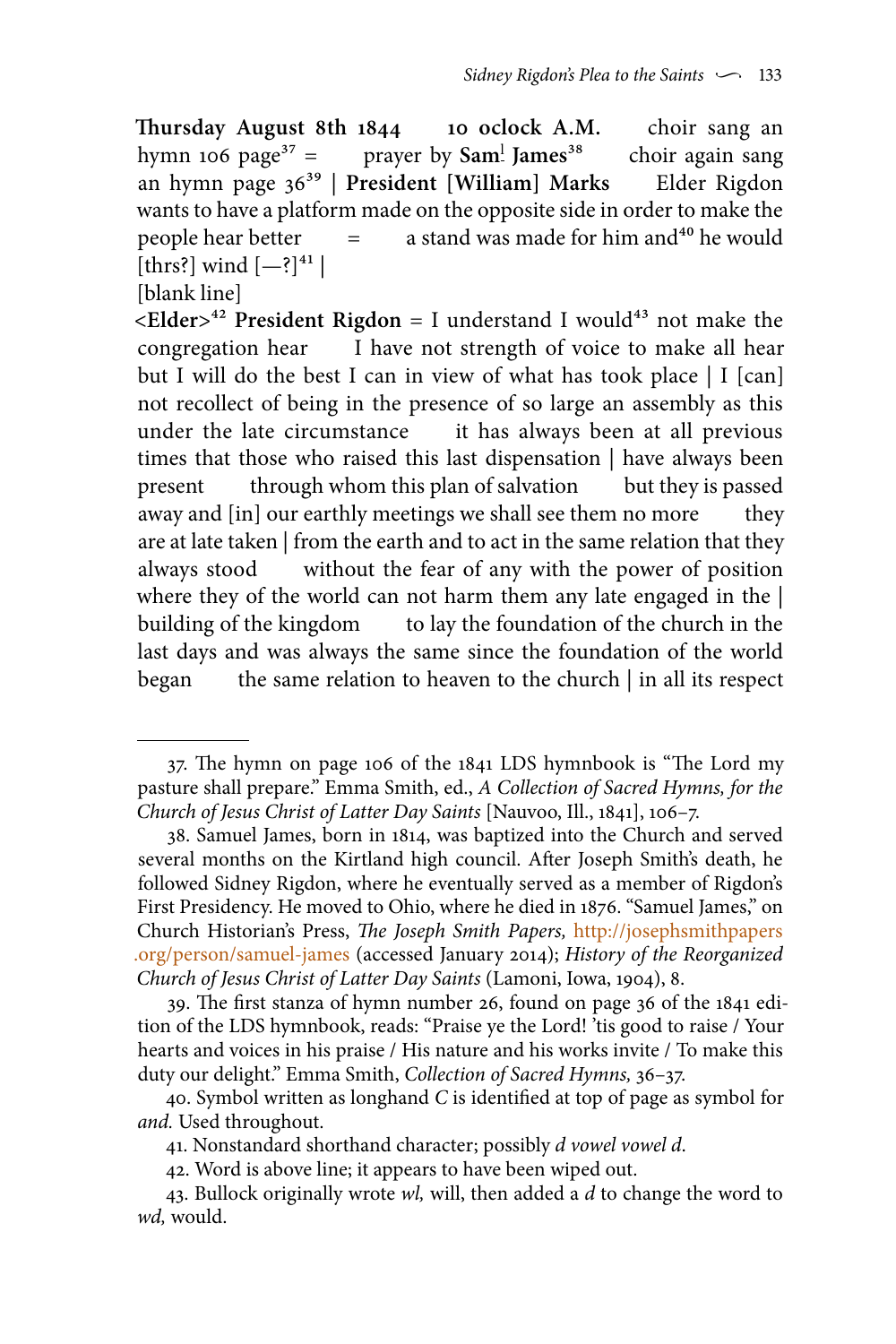of authorities the same in time as in eternity when he begins to work he [had/head/ahead?] is beyond all and the gates of hell can not prevail against it though they | may destroy bodies they have no<br>power to take away the authority they<sup>44</sup> did all they could do and power to take away the authority<br>that was to destroy the body a that was to destroy the body and they<sup>45</sup> are now carrying on the same work  $\vert$  all the men that have been slain<sup>46</sup> though they have been slain crucified $47$  and though the enemies have done all they they ever on have their priesthood and will hold it to all eternity  $\vert$  the  $\vert -\frac{2}{3}\vert^{48}$ keys and authorities and the kingdom that is built up here will continue the same to all eternity it was on this principle that Jehovah built up [the] kingdom to himself | [it] is no more nor less than one grand kingdom and when the purpose of Lord shall be consummated and the guardians and power of the kingdom shall be given to the saints | and it and it will be done the same in eternity in the same glory and power and might for ever and ever in relation to this being  $|$  one kingdom with those who are gone above for now<br>their kingdom will be [above/beyond?]<sup>49</sup> for this is the last kingdom their kingdom will be [above/beyond?] $49$ that will bring about the last things of these last days | and it is designed to establish the end and to put an end to strifes and bloodshed and war and all things and to make one grand wall out of the wall and **the** | watchmen on the walls will be all from generation to generation and all to be in peace this is the design and order of things and must and will continue | until that purpose is accomplished when I look over these things<sup>50</sup> notwithstanding the contemplation is melancholy in the extreme there is this prospect [before?] us that what | the Lord is determined to bring about the present enemy will have no power to prevent it and the reason is that the revelation that is given [remainder of line blank]  $\vert$  he<sup>51</sup> was raised up to bring this thing forth to establish it in full [and] to confer all the authorities that is necessary whether he him[self] [is] here or whether he goes away [remainder of line blank] | they [have/had?] [any?] power could [of/it/have?] that thing that is  $[-/tn?]$  [it/t/d/r?] [tst/dst?] have [late/let/lt/ld?] he conferred

51. This appears to imply Joseph Smith.

<sup>44.</sup> Meaning enemies to Joseph Smith.

<sup>45.</sup> Meaning Joseph and Hyrum Smith.

<sup>46.</sup> A short space follows *slain*; this space may or may not be intentional.

<sup>47.</sup> Written *krsfd.*

<sup>48.</sup> Word appears to be crossed out.

<sup>49.</sup> Word written over.

<sup>50.</sup> Possible space after *things.*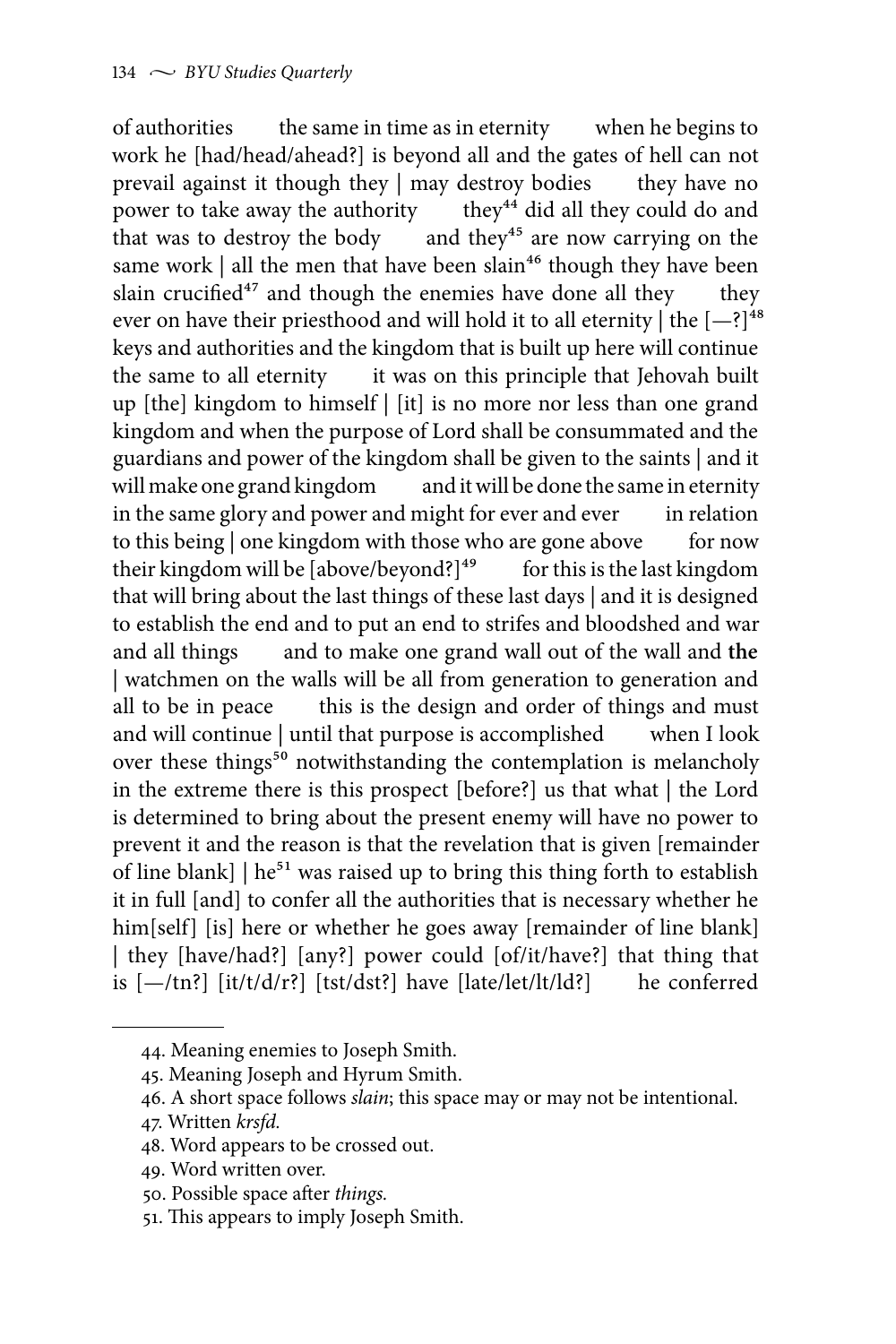every power that was necessary to carry it on and placed it precisely on the [stands/tenets?]52 | that Jehovah had given him what I understand then [is] that all that power necessary to carry it on has been put upon their heads and power where e'er he has placed | power there let it rest let that quorum<sup>53</sup> of men act in their place I do not care what body of men he has given that authority to carry it on among  $\left[\frac{1}{2} \arccos \frac{1}{2} \arccos \frac{1}{2} \arccos \frac{1}{2} \arccos \frac{1}{2} \arccos \frac{1}{2} \arccos \frac{1}{2} \arccos \frac{1}{2} \arccos \frac{1}{2} \arccos \frac{1}{2} \arccos \frac{1}{2} \arccos \frac{1}{2} \arccos \frac{1}{2} \arccos \frac{1}{2} \arccos \frac{1}{2} \arccos \frac{1}{2} \arccos \frac{1}{2} \arccos \frac{1}{2} \arccos \frac{1}{2} \arccos \frac{$ to try I know nothing I had seen nothing in the revelations but would [leave?] standing in order the principles | are made known in their force  $[-?]^{55}$  and place I view him as sitting in heaven with the [fr/vr?] and with power to make himself known to any one | he may choose to make himself known I do not see any particle of alteration and all seems to be in unison of opinions that it is left in that | very place that Jehovah intended it to be left and is left in the proper place for the people to push it forward on as far as it is necessary to put it on | a [restoration?]<sup>56</sup> is complete all the authority is in the church every other thing is ready  $[\text{so}]}^{57}$  I thank Jehovah in my heart that I have full countenance in the | authorities of this church to carry it on and I have the fullest belief that there is [in any/any in?] this church that every man will stand in his own place and stand | in his own calling<sup>58</sup> before Jehovah [such?] one remains  $[action?]^{59}$  is that will be seen in this church and all other powers will pass away [remainder of line blank] | in relation to all business we act conspicuously in this church that their life is in their hands and they act with their understanding and I believe that | the next bullet that will be shot will reach my heart<sup>60</sup> I have<sup>61</sup> you are my friends that the enemy could accomplish the work I do | not know but that they might have laid this place waste I do not suppose that they could destroy it they have not the power nor the means to carry it on | there is no power that

54. Short symbol; does not appear to be a word. Likely an implied deletion.

<sup>52.</sup> Initial *s* may be a stray ink mark.

<sup>53.</sup> While this could imply the Quorum of the Twelve, Rigdon may have other quorums in mind.

<sup>55.</sup>Word written over; illegible.

<sup>56.</sup> Written *stntn/stntion/strtion.*

<sup>57.</sup> *S* written over illegible shorthand.

<sup>58.</sup> *K* written over wiped out *l.*

<sup>59.</sup> Written *ktn* or *ktion.*

<sup>60.</sup> Underlined in original.

<sup>61.</sup> Possible space after *have.*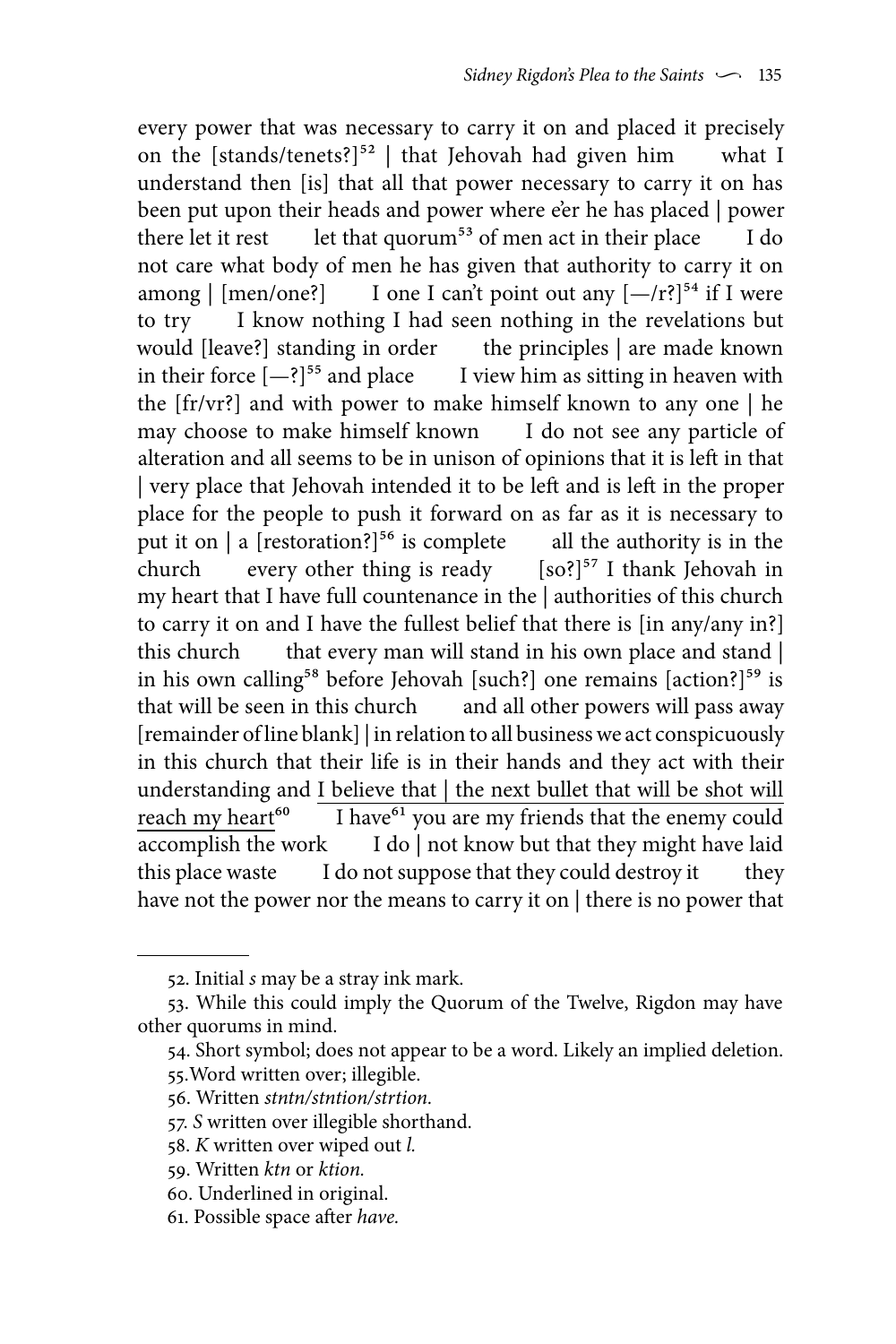can do it  $[{\rm I}^2]$  [fear/for?]<sup>62</sup> if they have power to shed much blood to [dst/destroy?] the lives of many people and [ink blot] drive<sup>63</sup> them from | their homes yet it will have to roll on if they have to flee from their homes for their lives [y/yet?] there will be power to carry it<sup>64</sup> on<sup>65</sup> | in relation to the [rmns?] manner in this kingdom every man is disposed to stand in his own place and calling in his authority | [three words crossed out; illegible] if I say to the 12 I have no<sup>66</sup> power to carry out their thinkings I would<sup>67</sup> decide result there is not too much power whenever he<sup>68</sup> has  $|$  given power he has placed it in the right place and will carry out the plan I have this faith this morning I believe it in the  $[pd?]$  of  $| my [head?]$  [power/ there?] is that must remain in the authorities in this church there seems to be but one view in them I heard the 12 yesterday | and their views were [shtl/mstl/mostly]  $[m!]^{69}$  with<sup>70</sup> and that there was perfect harmony in that call there is no harmony of feeling and can't exist anywhere else | I have [lm/William?] have unbounded confidence in this people that what this people ask for in the name of **J**[esus] that it has been granted asking for any wisdom or any | thing else that Jehovah asking for any wisdom or any | thing else that Jehovah would give them the right spirit and they would possess and enjoy it [remainder of line blank; end of page]

my [mouth?] is not tickling but I may become weak and may not able to make much effort so that the church may understand clearly

<sup>62.</sup> *Fr* written over illegible shorthand, or vice versa.

<sup>63.</sup> *Drv* written over *dv.*

<sup>64.</sup> Meaning church, kingdom, work, etc.

<sup>65.</sup> Tensions between Mormons and their non-Mormon neighbors, which had led to the violent death of Joseph and Hyrum Smith, would continue after their death, resulting in the expulsion of the Mormons from Nauvoo in 1846. Sidney Rigdon was speaking to a concern still felt by inhabitants of Nauvoo. The editors of the *Times and Seasons* spoke to these same concerns when they published several letters and reports of meetings speaking to the desire Mormons had for peace. "To the People of the State of Illinois," *Times and Seasons* 5 (July 1, 1844): 564–67.

<sup>66.</sup>Written *n*; no vowels are given. Word could also be read *any.*

<sup>67.</sup> Word could possibly be read *might.* First character could be *m* or *w*; second character is clearly *d.*

<sup>68.</sup> Referring to Joseph Smith or God?

<sup>69.</sup>Character likely indicates a strong terminal vowel on previous word; it could also be a small *m* inserted between words on either side; as such, it could be read *me, my,* or *many,* or could be the suffix *-ment.*

<sup>70.</sup> *[M?] with* could also be read *my way.*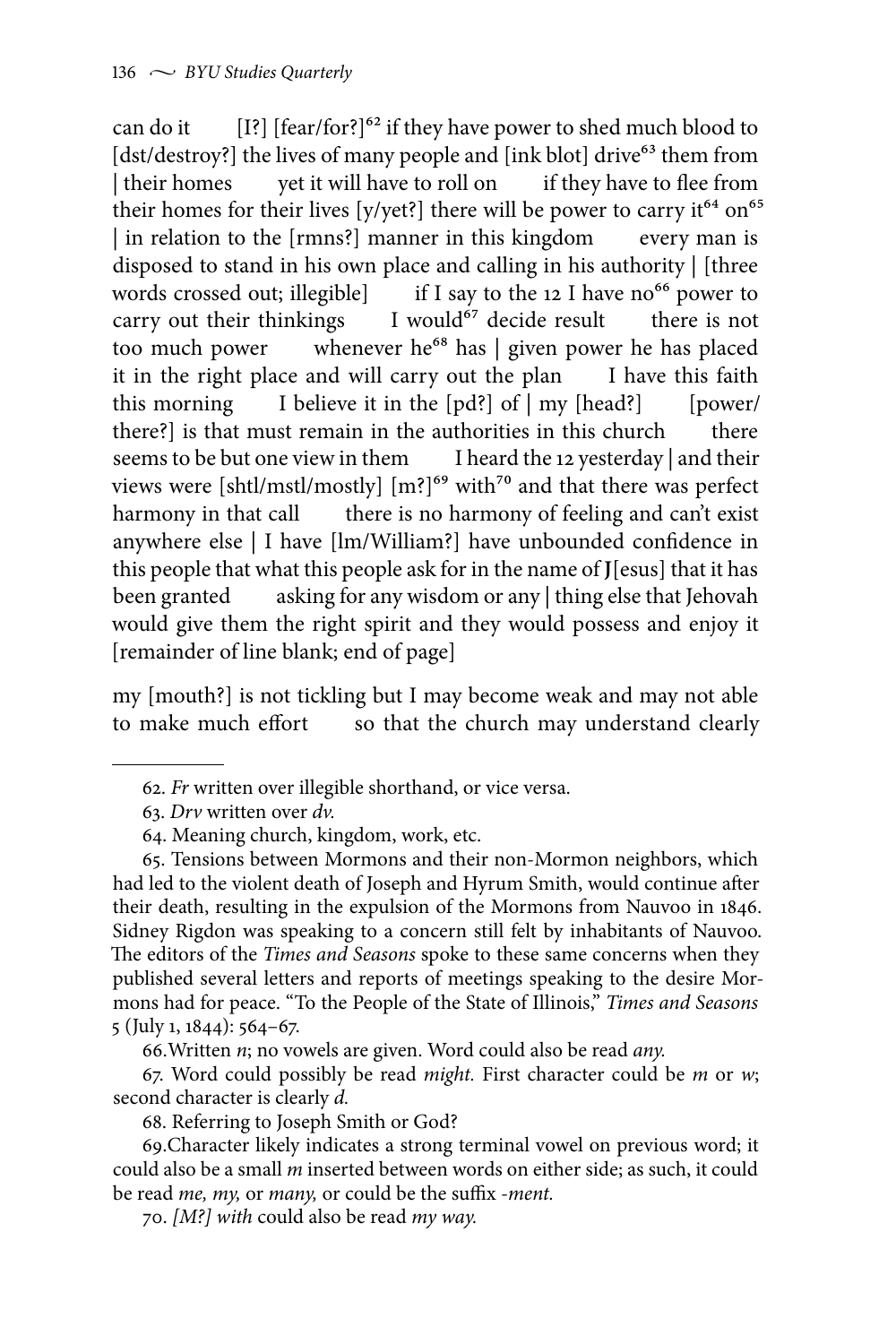what I | understand in this matter  $\qquad$  the grand object in that address and I have  $[-?]$  summed it up in a few words but I have not much [strength?] to tell | oh it is my faith and my belief about it that there is no power to compel I do believe that this church shall exist here that the  $[-?]^{71}$  to | plot will cease there may be some loom in the outskirts but they will not have power to come in and destroy here I believe<br>it any way | I say it for the comforting of the saints I do<sup>72</sup> it without it any way  $|I \text{ say it for the conflicting of the saints}$ fear that they<sup>73</sup> will have rest for a season any way<sup>74</sup> so that they may enjoy | peace I say it's my faith all that I have said I do believe that we can come and go in [quiet?] at least for a season and that the Lord  $|$  will grant us that peace for a season I  $[$ do $]$  not believe that Satan has power to [them?] in his power  $[-?]$  I believe that there is too much power for any | such course I do believe that Satan can't do it there is another meeting for [ngt/next?] Tuesday and I say for [my?] satisfaction and being far from my  $\int$  family<sup>75</sup> the thing that I am going to say is I present it as an individual where I might act in my calling of my own will I should be  $|$  a spokesman for our prophet<sup>76</sup> who has been taken from us I present to assembly for myself I understand the policy to be this this [house?] is | bound to establish for forever and thing that has been established in their full extent of their ministry and power that this is the [purest?]<sup>77</sup> way of  $|$  [doing?]<sup>78</sup> it in the same way as it was established and to sustain it in the same way as it was begun I do not seek any | action upon it<sup>79</sup> but I offer it for my own satisfaction [remainder of line blank]

<sup>71.</sup> Written *tsn/fsn/vsn/trn/frn.*

<sup>72.</sup> *D* written over wiped-out *f* or *v*; the difference is the direction of the line.

<sup>73.</sup> Meaning the Saints.

<sup>74.</sup> Written over illegible shorthand symbol, which may be wiped out.

<sup>75.</sup> Orson Hyde recalled a year later, "Mr. Marks observed, that Mr. Rigdon wished the meeting called on Tuesday, to attend to the choosing of a guardian, as his domestic or family concerns were left in such a condition as to require his immediate return." Hyde, *Speech of Elder Orson Hyde,* 13.

<sup>76.</sup> Written *pr.*

<sup>77.</sup> Written *prs.*

<sup>78.</sup> Word written over illegible shorthand; another possible reading is *offer.*

<sup>79.</sup> Meaning that Rigdon is not calling for a vote on this motion but simply presenting it to the people.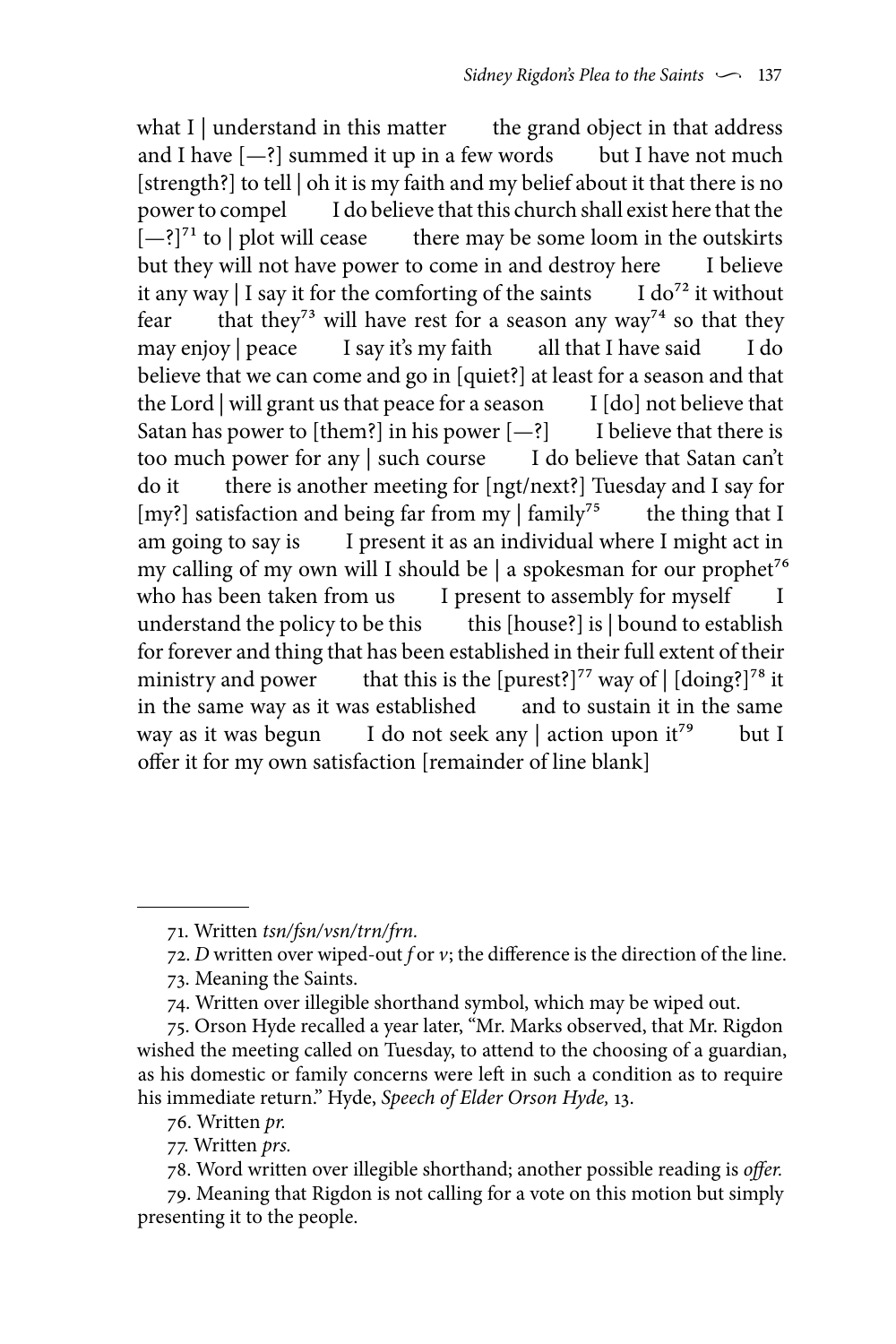Pres Young<sup>80</sup> If I can make the people hear I want their attention a few moments be perfectly still  $[-?]^{81}$  you can't hear [remainder of line blank] | in the first place I have not asked any man or woman for their following I feel much better than a shiprat I can refrain from | weeping I have not I rise to set to this congregation that there [is] a spirit of being in a hurry to transact business here [where?] are any | laboring under a mistake I am sorry  $[-?]^{82}$  that the  $[LLS/$ **LDS**?] should be in a hurry and as there has been a meeting called for this day to [choose?] | for themselves an agent not knowing what has been [—?] we have [—?] a meeting for next **T**[uesday] I wanted to sit and weep 30 days before [the/a?] priesthood do business | but there is a spirit who shall be greatest in our midst and it will be foiled by that Jehovah and all things will be made right [remainder of line blank] | we are surrounded by enemies come [tkr?] this afternoon at 2 and there will [be] no meeting on **T**[uesday]. It is not the feelings of my | brethren<sup>83</sup> in the name of the people<sup>84</sup> I say we will have a meeting  $[-?]^{85}$  2 a show of hands<sup>86</sup> my private feelings | must a meeting  $[-?]^{85}$  2 a show of hands<sup>86</sup> always bend for public good the [kmstrts/kmdrds] [must?] be in that [ltr/letter/later] for the general good of all and in regard to the [question?] | with poor **J**[oseph] **S**[mith] has been in a hurry I know now for myself  $[-?]^{87}$  and I wish I would hear from every  $E[lder]$ **H**[igh]  $P$ [riest]<sup>88</sup> and all  $[-?]^{89}$  I want to know where | every brother<sup>90</sup> is sister whether they will submit to the organization it is [illegible] a plan the [question?] is asked who will take **J**[oseph's] place | he keeps it himself let every man stand in his own place and all will be peace

<sup>80.</sup> This transcription improves the earlier transcription, also by LaJean Purcell Carruth, in summer 1997, of this same excerpted sermon of Brigham Young, published in John W. Welch, ed., *Opening the Heavens: Accounts of Divine Manifestations, 1820–1844* (Provo, Utah: BYU Press; Salt Lake City: Deseret Book, 2005), 478–80.

<sup>81.</sup> Unidentified vowel; possible intent is *or.*

<sup>82.</sup> Unidentified vowel; could possibly be the terminal *y* on *sorry.*

<sup>83.</sup> Meaning the Twelve do not wish to meet so soon, but, as explained, Young will acquiesce to the will of the people.

<sup>84.</sup> Meaning by order or desire of the people, a meeting will be held.

<sup>85.</sup> Unidentified vowel; possibly *a,* representing *@*, *at.*

<sup>86.</sup> Young possibly asked for a vote from the people.

<sup>87.</sup> Unidentified vowel.

<sup>88.</sup> Perhaps there is a period after the E.

<sup>89.</sup> Unidentified vowel.

<sup>90.</sup> Written *br.*